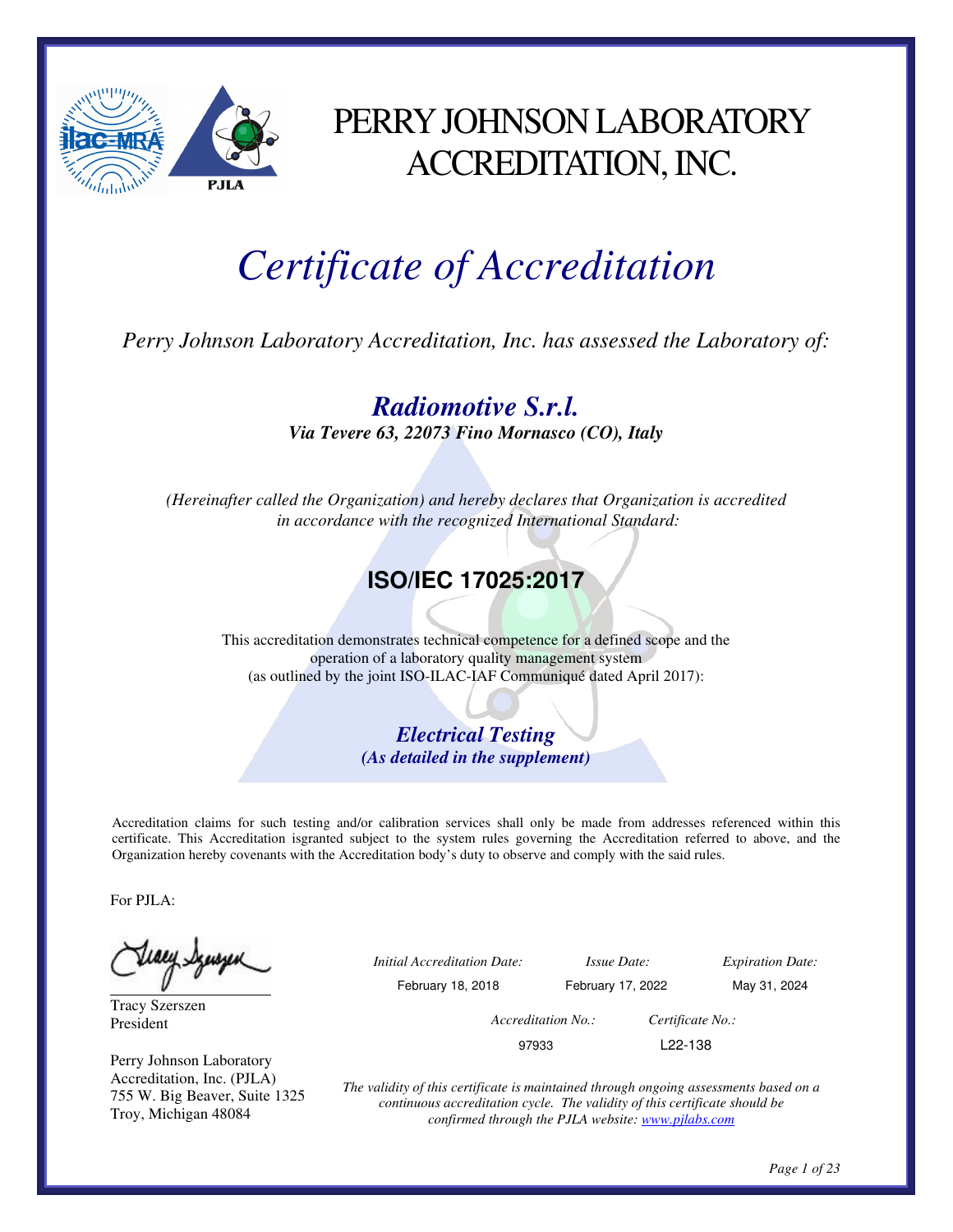



#### **Radiomotive S.r.l.**

Via Tevere 63, 22073 Fino Mornasco (CO), Italy Contact Name: Vincenzo La Fragola Phone: +366 1533470

*Accreditation is granted to the facility to perform the following testing:* 

| <b>FIELD</b>               | ITEMS, MATERIALS OR PRODUCTS       | <b>SPECIFIC TESTS</b>                   | SPECIFICATION,                                     | <b>RANGE (WHERE</b>                        |
|----------------------------|------------------------------------|-----------------------------------------|----------------------------------------------------|--------------------------------------------|
| <b>OF TEST</b>             | <b>TESTED</b>                      | <b>OR PROPERTIES</b><br><b>MEASURED</b> | <b>STANDARD METHOD OR</b><br><b>TECHNIQUE USED</b> | APPROPRIATE) AND<br><b>DETECTION LIMIT</b> |
| Electromagnetic            | <b>Computers and Peripherals</b>   | EMC tests:                              | EN 55016-1-2                                       | 9 kHz to 30 MHz                            |
| Compatibility <sup>F</sup> | Domestic Appliances:               | Radio                                   | <b>CISPR 16-1-2</b>                                |                                            |
|                            | Electrical                         | interference                            | EN 55011                                           |                                            |
|                            | Electrical/Electronic Products and | emission /                              | CISPR 11                                           |                                            |
|                            | Control                            | Conducted                               | EN 55014-1                                         |                                            |
|                            | <b>Electro-Mechanical Devices</b>  | emissions;                              | <b>CISPR 14-1</b><br>EN 55015                      |                                            |
|                            | IT Equipment                       | <b>LISN</b> Method                      | CISPR 15                                           |                                            |
|                            | <b>Measuring Equipment</b>         | and Annex B                             | EN 55022                                           |                                            |
|                            | Medical ELECTRICAL                 | method in place                         | CISPR <sub>22</sub>                                |                                            |
|                            | Equipment                          | of radiated                             | EN 55032                                           |                                            |
|                            | Office Equipment: Electrical       | emissions                               | CISPR 32                                           |                                            |
|                            | Radio and TV Equipment             |                                         | EN 61000-6-3                                       |                                            |
|                            | Security Equipment                 |                                         | IEC 61000-6-3                                      |                                            |
|                            | Telecommunications                 |                                         | EN 61000-6-4                                       |                                            |
|                            | Equipment                          |                                         | IEC 61000-6-4                                      |                                            |
|                            | Luminaires                         |                                         | EN 61326-1                                         |                                            |
|                            | Professional equipment:            |                                         | EN 61326-2-2                                       |                                            |
|                            | Electric/electronic Apparatus for  |                                         | EN 61326-2-3                                       |                                            |
|                            | railway applications               |                                         | EN 61326-2-6                                       |                                            |
|                            | Components of fire, intruder, hold |                                         | EN 61326-3-1                                       |                                            |
|                            | up, CCTV, access                   |                                         | EN 60601-1-2                                       |                                            |
|                            | control and social alarm systems   |                                         | IEC 60601-1-2                                      |                                            |
|                            | Maritime Navigation and Radio      |                                         | EN 50121-3-2                                       |                                            |
|                            | Communication Equipment,           |                                         | EN 50121-4                                         |                                            |
|                            | Radio equipment                    |                                         | EN 60730-1, §23 (EMC-                              |                                            |
|                            | Lifts,                             |                                         | Emission)<br>IEC 60730-1, §23 (EMC-                |                                            |
|                            | escalators and moving walks        |                                         | Emission)                                          |                                            |
|                            |                                    |                                         | EN 12015                                           |                                            |
|                            |                                    |                                         | EN 60945                                           |                                            |
|                            |                                    |                                         | <b>IEC 60945</b>                                   |                                            |
|                            |                                    |                                         | EN 16361                                           |                                            |
|                            |                                    |                                         | EN 50428                                           |                                            |
|                            |                                    |                                         | EN 50491-5-1                                       |                                            |
|                            |                                    |                                         | EN 50491-5-2                                       |                                            |
|                            |                                    |                                         | EN 50491-5-3                                       |                                            |
|                            |                                    |                                         | EN 61204-3                                         |                                            |
|                            |                                    |                                         | EN 62040-2                                         |                                            |
|                            |                                    |                                         | EN 63044-5-1                                       |                                            |
|                            |                                    |                                         | EN 63044-5-2                                       |                                            |
|                            |                                    |                                         | EN 63044-5-3                                       |                                            |
|                            |                                    |                                         | ETSI EN 301489-1                                   |                                            |
|                            |                                    |                                         | ETSI EN 301489-3                                   |                                            |
|                            |                                    |                                         | ETSI EN 301489-4                                   |                                            |
|                            |                                    |                                         | ETSI EN 301489-9                                   |                                            |
|                            |                                    |                                         | ETSI EN 301489-17                                  |                                            |
|                            |                                    |                                         | ETSI EN 301489-19                                  |                                            |
|                            |                                    |                                         | ETSI EN 301 489-33                                 |                                            |

*Issue: 02/2022 This supplement is in conjunction with certificate # L22-138 Page 2 of 23*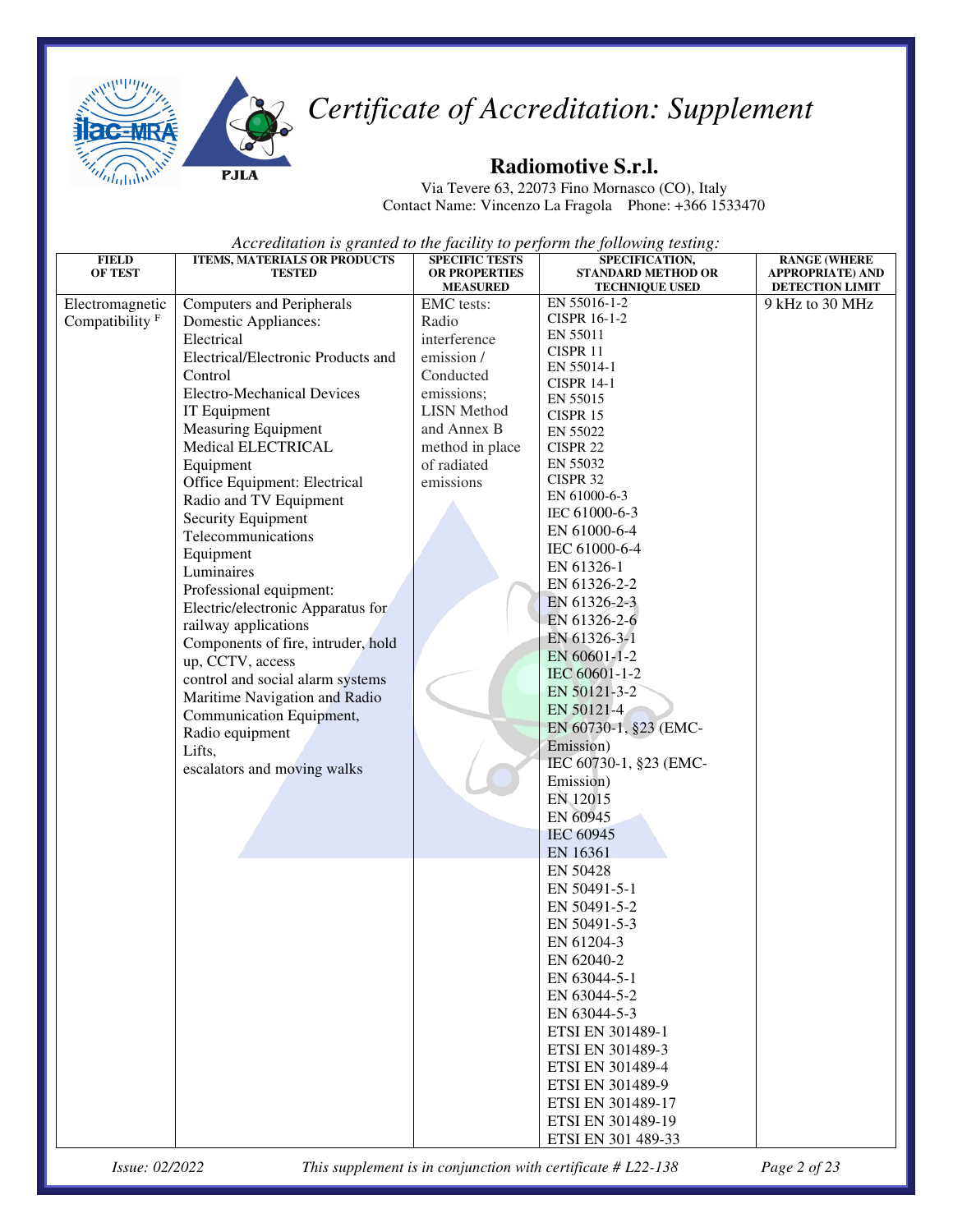



#### **Radiomotive S.r.l.**

Via Tevere 63, 22073 Fino Mornasco (CO), Italy Contact Name: Vincenzo La Fragola Phone: +366 1533470

| <b>FIELD</b>      | <b>ITEMS, MATERIALS OR PRODUCTS</b> | <b>SPECIFIC TESTS</b> | SPECIFICATION,               | <b>RANGE (WHERE</b>     |
|-------------------|-------------------------------------|-----------------------|------------------------------|-------------------------|
| <b>OF TEST</b>    | <b>TESTED</b>                       | <b>OR PROPERTIES</b>  | <b>STANDARD METHOD OR</b>    | <b>APPROPRIATE) AND</b> |
|                   |                                     | <b>MEASURED</b>       | <b>TECHNIQUE USED</b>        | <b>DETECTION LIMIT</b>  |
| Electromagnetic   | Computers and Peripherals           | <b>EMC</b> tests:     | ETSI EN 301489-50            | 9 kHz to 30 MHz         |
| Compatibility $F$ | <b>Domestic Appliances:</b>         | Radio                 | ETSI EN 301489-52            |                         |
|                   | Electrical                          | interference          | ETSI EN 301489-53            |                         |
|                   | Electrical/Electronic Products and  | emission /            | ETSI EN 303 446-1            |                         |
|                   | Control                             | Conducted             | ETSI EN 303 446-2            |                         |
|                   | Electro-Mechanical Devices          | emissions:            | <b>ETSI EN 300 386</b>       |                         |
|                   | IT Equipment                        | <b>LISN Method</b>    | FCC CFR 47 Part 18           |                         |
|                   | <b>Measuring Equipment</b>          | and Annex B           | FCC MP-5                     |                         |
|                   | <b>Medical ELECTRICAL</b>           | method in place       | FCC CFR 47 Part 15 Subpart B |                         |
|                   | Equipment                           | of radiated           | FCC CFR 47 Part 15 Subpart C |                         |
|                   | Office Equipment: Electrical        | emissions             | ANSI C63.4                   |                         |
|                   | Radio and TV Equipment              | EMC tests:            | EN 61000-3-2                 | 50 Hz to 2 000 Hz       |
|                   | Security Equipment                  | Emission of           | IEC 61000-3-2                |                         |
|                   | Telecommunications                  | harmonic              | EN 61000-3-12                |                         |
|                   | Equipment                           | currents              | IEC 61000-3-12               |                         |
|                   | Luminaires                          | <b>Mains Harmonic</b> |                              |                         |
|                   | Professional equipment:             | emissions             |                              |                         |
|                   | Electric/electronic Apparatus for   |                       |                              |                         |
|                   | railway applications                |                       |                              |                         |
|                   | Components of fire, intruder, hold  |                       |                              |                         |
|                   | up, CCTV, access                    |                       |                              |                         |
|                   | control and social alarm systems    |                       |                              |                         |
|                   | Maritime Navigation and Radio       |                       |                              |                         |
|                   | Communication Equipment,            |                       |                              |                         |
|                   | Radio equipment                     |                       |                              |                         |
|                   | Lifts, escalators and moving walks  |                       |                              |                         |
|                   |                                     |                       |                              |                         |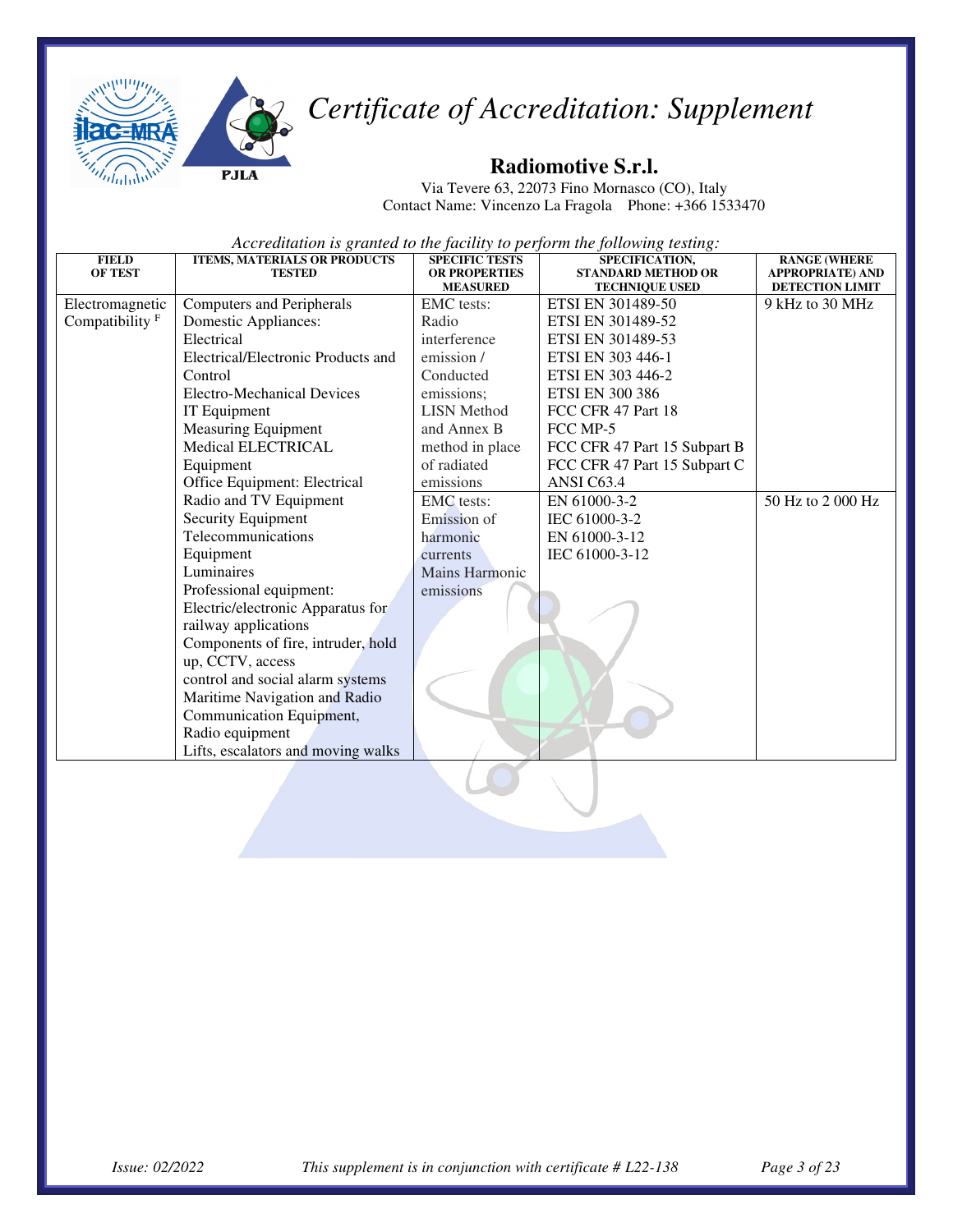



#### **Radiomotive S.r.l.**

Via Tevere 63, 22073 Fino Mornasco (CO), Italy Contact Name: Vincenzo La Fragola Phone: +366 1533470

| <b>FIELD</b><br><b>OF TEST</b> | <b>ITEMS, MATERIALS OR PRODUCTS</b><br><b>TESTED</b> | <b>SPECIFIC TESTS OR</b><br><b>PROPERTIES</b><br><b>MEASURED</b> | SPECIFICATION,<br><b>STANDARD METHOD OR</b><br><b>TECHNIQUE USED</b> | <b>RANGE (WHERE</b><br><b>APPROPRIATE) AND</b><br>DETECTION LIMIT |
|--------------------------------|------------------------------------------------------|------------------------------------------------------------------|----------------------------------------------------------------------|-------------------------------------------------------------------|
|                                | <b>Computers and Peripherals</b>                     | <b>EMC</b> tests:                                                | EN 61000-3-3                                                         | 220 Vac to 240 Vac                                                |
|                                | Domestic Appliances:                                 | Emission of voltage                                              | IEC 61000-3-3                                                        | $50$ Hz to $60$ Hz                                                |
|                                | Electrical                                           | fluctuations / flicker                                           | EN 61000-3-11                                                        | Single phase;                                                     |
|                                | Electrical/Electronic Products                       | Mains / voltage                                                  | IEC 61000-3-11                                                       | 380 V to 400 V                                                    |
|                                | and Control                                          | fluctuations emission                                            |                                                                      | Three phases,                                                     |
|                                | <b>Electro-Mechanical Devices</b>                    |                                                                  |                                                                      | 50 Hz to 60 Hz                                                    |
|                                | IT Equipment                                         |                                                                  |                                                                      |                                                                   |
|                                | <b>Measuring Equipment</b>                           |                                                                  |                                                                      |                                                                   |
|                                | Medical ELECTRICAL                                   |                                                                  |                                                                      |                                                                   |
|                                | Equipment                                            |                                                                  |                                                                      |                                                                   |
|                                | Office Equipment: Electrical                         |                                                                  |                                                                      |                                                                   |
|                                | Radio and TV Equipment                               |                                                                  |                                                                      |                                                                   |
|                                | Security Equipment                                   |                                                                  |                                                                      |                                                                   |
|                                | Telecommunications                                   |                                                                  |                                                                      |                                                                   |
|                                | Equipment                                            |                                                                  |                                                                      |                                                                   |
|                                | Luminaires                                           |                                                                  |                                                                      |                                                                   |
|                                | Professional equipment:                              |                                                                  |                                                                      |                                                                   |
|                                | Electric/electronic Apparatus for                    |                                                                  |                                                                      |                                                                   |
|                                | railway applications                                 |                                                                  |                                                                      |                                                                   |
|                                | Components of fire, intruder,                        |                                                                  |                                                                      |                                                                   |
|                                | hold up, CCTV, access                                |                                                                  |                                                                      |                                                                   |
|                                | control and social alarm systems                     |                                                                  |                                                                      |                                                                   |
|                                | Maritime Navigation and Radio                        |                                                                  |                                                                      |                                                                   |
|                                | Communication Equipment,                             |                                                                  |                                                                      |                                                                   |
|                                | Radio equipment                                      |                                                                  |                                                                      |                                                                   |
|                                | Lifts, escalators and moving<br>walks                |                                                                  |                                                                      |                                                                   |
|                                |                                                      |                                                                  |                                                                      |                                                                   |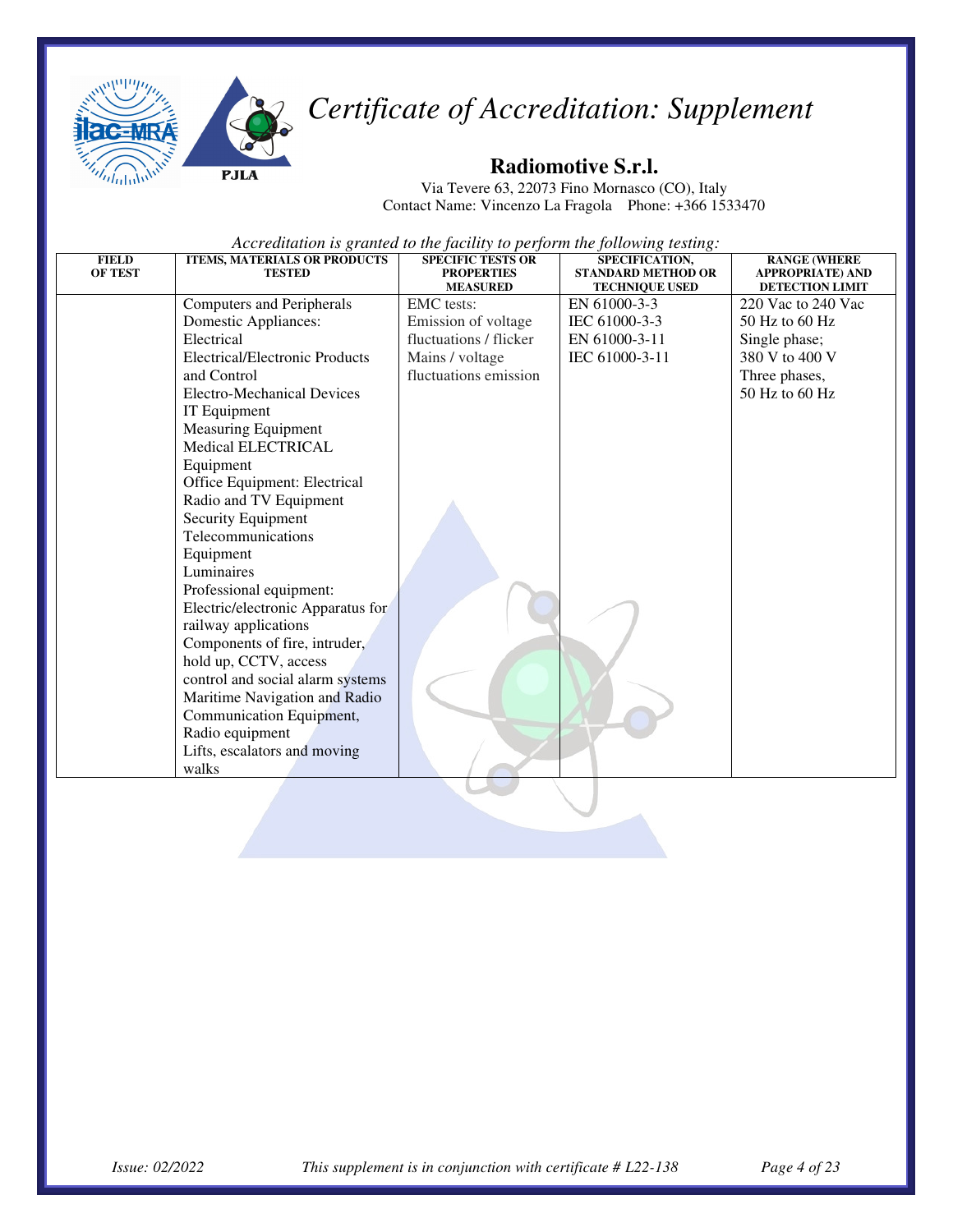



Via Tevere 63, 22073 Fino Mornasco (CO), Italy Contact Name: Vincenzo La Fragola Phone: +366 1533470

*Accreditation is granted to the facility to perform the following testing:* 

| <b>FIELD</b>               | <b>ITEMS, MATERIALS OR</b>                      | <b>SPECIFIC TESTS OR</b>     | SPECIFICATION,                                     | <b>RANGE (WHERE</b>                        |
|----------------------------|-------------------------------------------------|------------------------------|----------------------------------------------------|--------------------------------------------|
| <b>OF TEST</b>             | PRODUCTS TESTED                                 | <b>PROPERTIES MEASURED</b>   | <b>STANDARD METHOD OR</b><br><b>TECHNIQUE USED</b> | <b>APPROPRIATE) AND</b><br>DETECTION LIMIT |
| Electromagnetic            | Computers and Peripherals                       | <b>EMC</b> tests:            | EN 55016-2-3                                       | 150 kHz to 18 GHz                          |
| Compatibility <sup>F</sup> | <b>Domestic Appliances:</b>                     | Emission of irradiated radio | <b>CISPR 16-2-3</b>                                |                                            |
|                            | Electrical                                      | interference                 | EN 55011                                           |                                            |
|                            | Electrical/Electronic                           | Radiated disturbances        | CISPR 11                                           |                                            |
|                            | Products and Control                            | Emissions;                   | EN 55014-1                                         |                                            |
|                            | Electro-Mechanical                              | Electric Field;              | <b>CISPR 14-1</b>                                  |                                            |
|                            | Devices                                         | Magnetic Field; LLA          | EN 55015                                           |                                            |
|                            | IT Equipment                                    | Magnetic field               | CISPR 15                                           |                                            |
|                            | <b>Measuring Equipment</b>                      |                              | EN 55022                                           |                                            |
|                            | Medical ELECTRICAL                              |                              | CISPR 22                                           |                                            |
|                            | Equipment                                       |                              | EN 55032                                           |                                            |
|                            | Office Equipment:                               |                              | CISPR 32                                           |                                            |
|                            | Electrical                                      |                              | EN 61000-6-3                                       |                                            |
|                            | Radio and TV Equipment                          |                              | IEC 61000-6-3                                      |                                            |
|                            | Security Equipment                              |                              | EN 61000-6-4                                       |                                            |
|                            | Telecommunications                              |                              | IEC 61000-6-4                                      |                                            |
|                            | Equipment                                       |                              | EN 61326-1                                         |                                            |
|                            | Luminaires                                      |                              | EN 61326-2-2                                       |                                            |
|                            | Professional equipment:                         |                              | EN 61326-2-3                                       |                                            |
|                            | Electric/electronic                             |                              | EN 61326-2-6                                       |                                            |
|                            | Apparatus for railway                           |                              | EN 61326-3-1                                       |                                            |
|                            | applications                                    |                              | EN 60601-1-2<br>IEC 60601-1-2                      |                                            |
|                            | Components of fire,<br>intruder, hold up, CCTV, |                              | EN 50121-3-2                                       |                                            |
|                            | access                                          |                              | EN 50121-4                                         |                                            |
|                            | control and social alarm                        |                              | EN 60730-1, §23                                    |                                            |
|                            | systems                                         |                              | (EMC-Emission)                                     |                                            |
|                            | Maritime Navigation and                         |                              | IEC 60730-1, §23                                   |                                            |
|                            | Radio Communication                             |                              | (EMC-Emission)                                     |                                            |
|                            | Equipment,                                      |                              | EN 12015                                           |                                            |
|                            | Radio equipment                                 |                              | EN 60945                                           |                                            |
|                            | Lifts,                                          |                              | <b>IEC 60945</b>                                   |                                            |
|                            | escalators and moving                           |                              | EN 16361                                           |                                            |
|                            | walks                                           |                              | EN 50428                                           |                                            |
|                            |                                                 |                              | EN 50491-5-1                                       |                                            |
|                            |                                                 |                              | EN 50491-5-2                                       |                                            |
|                            |                                                 |                              | EN 50491-5-3                                       |                                            |
|                            |                                                 |                              | EN 61204-3                                         |                                            |
|                            |                                                 |                              | EN 62040-2                                         |                                            |
|                            |                                                 |                              | EN 63044-5-1                                       |                                            |
|                            |                                                 |                              | EN 63044-5-2                                       |                                            |
|                            |                                                 |                              | EN 63044-5-3                                       |                                            |
|                            |                                                 |                              | ETSI EN 301489-1                                   |                                            |
|                            |                                                 |                              | ETSI EN 301489-3                                   |                                            |
|                            |                                                 |                              | ETSI EN 301489-4                                   |                                            |
|                            |                                                 |                              | ETSI EN 301489-9                                   |                                            |
|                            |                                                 |                              | ETSI EN 301489-17                                  |                                            |
|                            |                                                 |                              | ETSI EN 301489-19                                  |                                            |

*Issue: 02/2022 This supplement is in conjunction with certificate # L22-138 Page 5 of 23*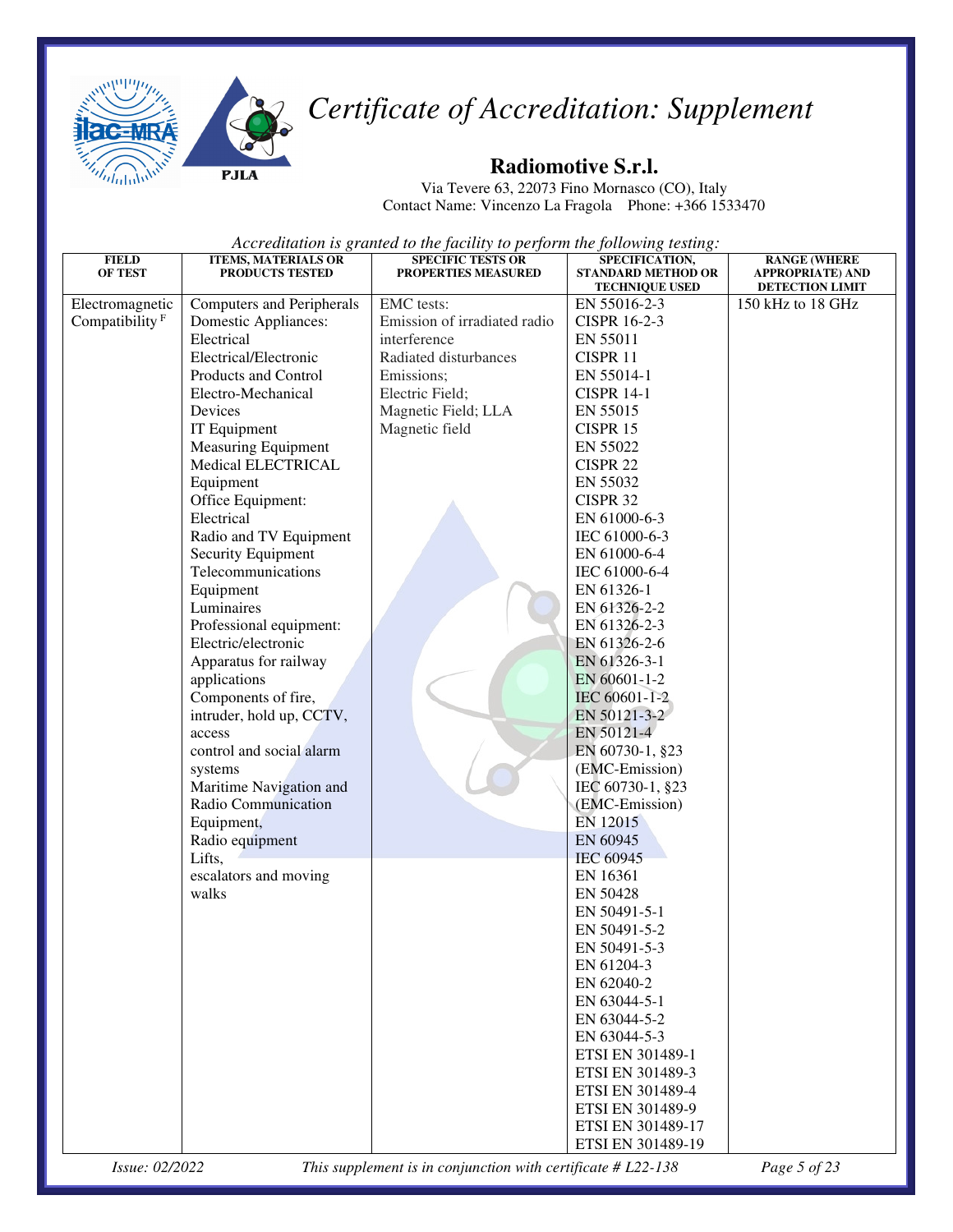

#### **Radiomotive S.r.l.**

Via Tevere 63, 22073 Fino Mornasco (CO), Italy Contact Name: Vincenzo La Fragola Phone: +366 1533470

| <b>FIELD</b><br><b>OF TEST</b> | <b>ITEMS, MATERIALS OR</b><br>PRODUCTS TESTED | <b>SPECIFIC TESTS OR</b><br>PROPERTIES MEASURED | SPECIFICATION,<br><b>STANDARD METHOD OR</b> | <b>RANGE (WHERE</b><br><b>APPROPRIATE) AND</b> |
|--------------------------------|-----------------------------------------------|-------------------------------------------------|---------------------------------------------|------------------------------------------------|
| Electromagnetic                | <b>Computers and Peripherals</b>              | <b>EMC</b> tests:                               | <b>TECHNIQUE USED</b><br>ETSI EN 301 489-33 | DETECTION LIMIT<br>150 kHz to 18 GHz           |
| Compatibility <sup>F</sup>     | Domestic Appliances:                          | Emission of irradiated radio                    | ETSI EN 301489-50                           |                                                |
|                                | Electrical                                    | interference                                    | ETSI EN 301489-52                           |                                                |
|                                | Electrical/Electronic                         | Radiated disturbances                           | ETSI EN 301489-53                           |                                                |
|                                | Products and Control                          | Emissions;                                      | ETSI EN 303 446-1                           |                                                |
|                                | Electro-Mechanical                            | Electric Field;                                 | ETSI EN 303 446-2                           |                                                |
|                                | Devices                                       | Magnetic Field; LLA                             | <b>ETSI EN 302 297</b>                      |                                                |
|                                | IT Equipment                                  | Magnetic field                                  | <b>ETSI EN 300 386</b>                      |                                                |
|                                | <b>Measuring Equipment</b>                    |                                                 | FCC CFR 47 Part 18                          |                                                |
|                                | Medical ELECTRICAL                            |                                                 | FCC MP-5                                    |                                                |
|                                | Equipment                                     |                                                 | FCC CFR 47 Part 15                          |                                                |
|                                | Office Equipment:                             |                                                 | Subpart B                                   |                                                |
|                                | Electrical                                    |                                                 | FCC CFR 47 Part 15                          |                                                |
|                                | Radio and TV Equipment                        |                                                 | Subpart C                                   |                                                |
|                                | Security Equipment                            |                                                 | ANSI C63.4                                  |                                                |
|                                | Telecommunications                            |                                                 |                                             |                                                |
|                                | Equipment                                     |                                                 |                                             |                                                |
|                                | Luminaires                                    |                                                 |                                             |                                                |
|                                | Professional equipment:                       |                                                 |                                             |                                                |
|                                | Electric/electronic                           |                                                 |                                             |                                                |
|                                | Apparatus for railway                         |                                                 |                                             |                                                |
|                                | applications                                  |                                                 |                                             |                                                |
|                                | Components of fire,                           |                                                 |                                             |                                                |
|                                | intruder, hold up, CCTV,                      |                                                 |                                             |                                                |
|                                | access                                        |                                                 |                                             |                                                |
|                                | control and social alarm                      |                                                 |                                             |                                                |
|                                | systems                                       |                                                 |                                             |                                                |
|                                | Maritime Navigation and                       |                                                 |                                             |                                                |
|                                | Radio Communication                           |                                                 |                                             |                                                |
|                                | Equipment,                                    |                                                 |                                             |                                                |
|                                | Radio equipment                               |                                                 |                                             |                                                |
|                                | Lifts,                                        |                                                 |                                             |                                                |
|                                | escalators and moving                         |                                                 |                                             |                                                |
|                                | walks                                         |                                                 |                                             |                                                |
|                                | <b>Domestic Appliances</b>                    | EMC tests:                                      | EN 55016-2-2                                | 30 MHz to 300 MHz                              |
|                                |                                               | Interference power                              | <b>CISPR 16-2-2</b>                         |                                                |
|                                |                                               | measurements                                    | EN 55016-1-3                                |                                                |
|                                |                                               |                                                 | CISPR 16-1-3                                |                                                |
|                                |                                               |                                                 | EN 55014-1                                  |                                                |
|                                |                                               |                                                 | <b>CISPR 14-1</b>                           |                                                |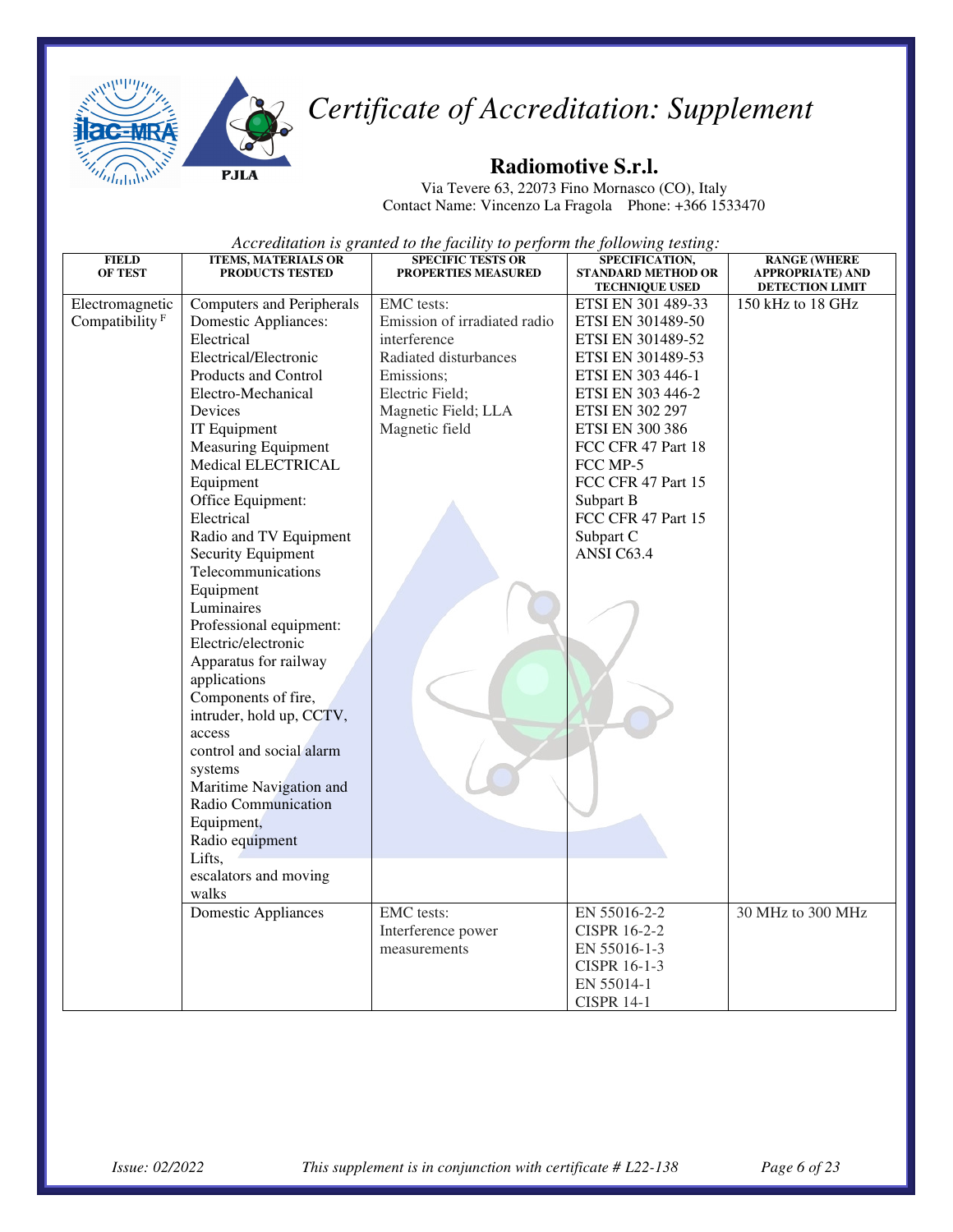



#### **Radiomotive S.r.l.**

Via Tevere 63, 22073 Fino Mornasco (CO), Italy Contact Name: Vincenzo La Fragola Phone: +366 1533470

*Accreditation is granted to the facility to perform the following testing:* 

| <b>FIELD</b><br>OF TEST    | ITEMS, MATERIALS OR PRODUCTS<br><b>TESTED</b> | <b>SPECIFIC TESTS OR</b><br><b>PROPERTIES MEASURED</b> | SPECIFICATION,<br><b>STANDARD METHOD</b> | <b>RANGE (WHERE</b><br><b>APPROPRIATE) AND</b> |
|----------------------------|-----------------------------------------------|--------------------------------------------------------|------------------------------------------|------------------------------------------------|
|                            |                                               |                                                        | OR TECHNIQUE USED                        | DETECTION LIMIT                                |
| Electromagnetic            | <b>Computers and Peripherals</b>              | <b>EMC</b> tests:                                      | EN 61000-4-2                             | Contact                                        |
| Compatibility <sup>F</sup> | Domestic Appliances:                          | Immunity to electrostatic                              | IEC 61000-4-2                            | Discharge:                                     |
|                            | Electrical                                    | discharge                                              | EN 12016                                 | $\pm 8$ (charge voltage);                      |
|                            | <b>Electrical/Electronic Products</b>         |                                                        | EN IEC 55014-2                           | Air Discharge: $\pm$ 15                        |
|                            | and Control                                   |                                                        | <b>CISPR 14-2</b>                        | (charge voltage)                               |
|                            | <b>Electro-Mechanical Devices</b>             |                                                        | EN 61000-6-1                             |                                                |
|                            | IT Equipment                                  |                                                        | IEC 61000-6-1                            |                                                |
|                            | <b>Measuring Equipment</b>                    |                                                        | EN 61000-6-2                             |                                                |
|                            | Medical ELECTRICAL                            |                                                        | IEC 61000-6-2                            |                                                |
|                            | Equipment                                     |                                                        | EN 61547                                 |                                                |
|                            | Office Equipment: Electrical                  |                                                        | <b>IEC 61547</b>                         |                                                |
|                            | Radio and TV Equipment                        |                                                        | EN 55024                                 |                                                |
|                            | Security Equipment                            |                                                        | CISPR 24                                 |                                                |
|                            | Telecommunications                            |                                                        | EN 55035                                 |                                                |
|                            | Equipment                                     |                                                        | CISPR 35                                 |                                                |
|                            | Luminaires                                    |                                                        | EN 50130-4                               |                                                |
|                            | Professional equipment:                       |                                                        | EN 60945                                 |                                                |
|                            | Electric/electronic Apparatus for             |                                                        | IEC 60945                                |                                                |
|                            | railway applications                          |                                                        | EN 61326-1                               |                                                |
|                            | Components of fire, intruder,                 |                                                        | EN 61326-2-2                             |                                                |
|                            | hold up, CCTV, access                         |                                                        | EN 61326-2-3                             |                                                |
|                            | control and social alarm systems              |                                                        | EN 61326-2-6                             |                                                |
|                            | Maritime Navigation and Radio                 |                                                        | EN 61326-3-1                             |                                                |
|                            | Communication Equipment,                      |                                                        | EN 60601-1-2                             |                                                |
|                            | Radio equipment                               |                                                        | IEC 60601-1-2                            |                                                |
|                            | Lifts,                                        |                                                        | EN 50121-3-2                             |                                                |
|                            | escalators and moving walks                   |                                                        | EN 50121-4                               |                                                |
|                            |                                               |                                                        | EN 60730-1, §26                          |                                                |
|                            |                                               |                                                        | (EMC-Immunity)                           |                                                |
|                            |                                               |                                                        | IEC 60730-1, §26                         |                                                |
|                            |                                               |                                                        | (EMC-Immunity)                           |                                                |
|                            |                                               |                                                        | EN 16361                                 |                                                |
|                            |                                               |                                                        | EN 50428                                 |                                                |
|                            |                                               |                                                        | EN 50491-5-1                             |                                                |
|                            |                                               |                                                        | EN 50491-5-2                             |                                                |
|                            |                                               |                                                        | EN 50491-5-3                             |                                                |
|                            |                                               |                                                        | EN 61204-3                               |                                                |
|                            |                                               |                                                        | EN 62040-2                               |                                                |
|                            |                                               |                                                        | EN 63044-5-1                             |                                                |
|                            |                                               |                                                        | EN 63044-5-2                             |                                                |
|                            |                                               |                                                        | EN 63044-5-3                             |                                                |
|                            |                                               |                                                        | ETSI EN 301489-1                         |                                                |
|                            |                                               |                                                        | ETSI EN 301489-3                         |                                                |
|                            |                                               |                                                        | ETSI EN 301489-4                         |                                                |
|                            |                                               |                                                        | ETSI EN 301489-9                         |                                                |
|                            |                                               |                                                        | ETSI EN 301489-17                        |                                                |
|                            |                                               |                                                        | ETSI EN 301489-19                        |                                                |
|                            |                                               |                                                        | ETSI EN 301 489-33                       |                                                |

*Issue: 02/2022 This supplement is in conjunction with certificate # L22-138 Page 7 of 23*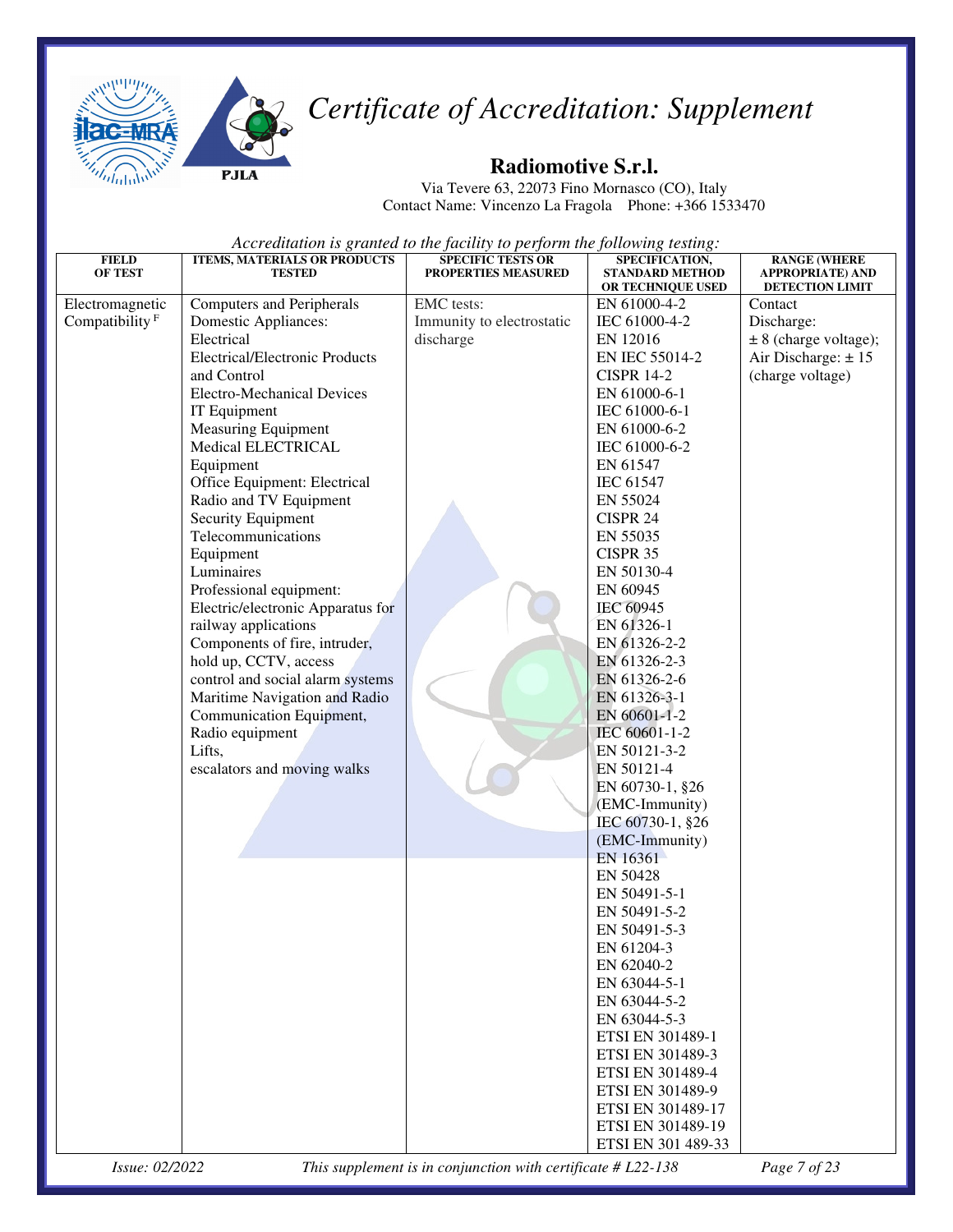

#### **Radiomotive S.r.l.**

Via Tevere 63, 22073 Fino Mornasco (CO), Italy Contact Name: Vincenzo La Fragola Phone: +366 1533470

| <b>FIELD</b><br><b>OF TEST</b> | <b>ITEMS, MATERIALS OR</b><br><b>PRODUCTS TESTED</b> | <b>SPECIFIC TESTS OR</b><br><b>PROPERTIES</b><br><b>MEASURED</b> | SPECIFICATION,<br><b>STANDARD METHOD OR</b><br><b>TECHNIQUE USED</b> | <b>RANGE (WHERE</b><br>APPROPRIATE) AND<br><b>DETECTION LIMIT</b> |
|--------------------------------|------------------------------------------------------|------------------------------------------------------------------|----------------------------------------------------------------------|-------------------------------------------------------------------|
| Electromagnetic                | <b>Computers and Peripherals</b>                     | EMC tests:                                                       | ETSI EN 301489-50                                                    | Contact                                                           |
| Compatibility <sup>F</sup>     | Domestic Appliances:                                 | Immunity to                                                      | ETSI EN 301489-52                                                    | Discharge:                                                        |
|                                | Electrical                                           | electrostatic discharge                                          | ETSI EN 301489-53                                                    | $\pm$ 8 (charge voltage);                                         |
|                                | <b>Electrical/Electronic Products</b>                |                                                                  | ETSI EN 303 446-1                                                    | Air Discharge: $\pm$ 15                                           |
|                                | and Control                                          |                                                                  | ETSI EN 303 446-2                                                    | (charge voltage)                                                  |
|                                | <b>Electro-Mechanical Devices</b>                    |                                                                  | <b>ETSI EN 300 386</b>                                               |                                                                   |
|                                | IT Equipment                                         |                                                                  | EN 12405-1 Annex A                                                   |                                                                   |
|                                | <b>Measuring Equipment</b>                           |                                                                  | EN 45501 Annex B.3                                                   |                                                                   |
|                                | Medical ELECTRICAL                                   |                                                                  | OIML R 46 -1 § 6.4                                                   |                                                                   |
|                                | Equipment                                            |                                                                  | OIML R 46 - 2 § 6.3                                                  |                                                                   |
|                                | Office Equipment: Electrical                         |                                                                  | OIML R 49 -1 Annex A                                                 |                                                                   |
|                                | Radio and TV Equipment                               |                                                                  | OIML R 49 -2 § 8                                                     |                                                                   |
|                                | Security Equipment                                   |                                                                  | OIML R 50 -1 § 3.7                                                   |                                                                   |
|                                | Telecommunications                                   |                                                                  | OIML R 50 -2 § 7.3                                                   |                                                                   |
|                                | Equipment                                            |                                                                  | OIML R 51 -1 Annex                                                   |                                                                   |
|                                | Luminaires                                           |                                                                  | A.6.3                                                                |                                                                   |
|                                | Professional equipment:                              |                                                                  | OIML R 51 -2 § 9                                                     |                                                                   |
|                                | Electric/electronic Apparatus                        |                                                                  | OIML R 76 -1 Annex                                                   |                                                                   |
|                                | for railway applications                             |                                                                  | B.3                                                                  |                                                                   |
|                                | Components of fire, intruder,                        |                                                                  | OIML R 76 - 2 § 12                                                   |                                                                   |
|                                | hold up, CCTV, access                                |                                                                  | OIML R 137 -1/-2                                                     |                                                                   |
|                                | control and social alarm                             |                                                                  | Annex A.7                                                            |                                                                   |
|                                | systems                                              | <b>EMC</b> tests:                                                | EN 61000-4-3                                                         | 80 MHz to 6 GHz                                                   |
|                                | Maritime Navigation and Radio                        | <b>Radiated RF</b> immunity                                      | IEC 61000-4-3                                                        | Amplitude                                                         |
|                                | Communication Equipment,                             |                                                                  | EN 12016                                                             | Modulation/Pulse                                                  |
|                                | Radio equipment                                      |                                                                  | EN IEC 55014-2                                                       | Modulation/Frequency                                              |
|                                | Lifts,                                               |                                                                  | <b>CISPR 14-2</b>                                                    | Modulation                                                        |
|                                | escalators and moving walks                          |                                                                  | EN 61000-6-1                                                         |                                                                   |
|                                |                                                      |                                                                  | IEC 61000-6-1                                                        | Maximum Immunity:                                                 |
|                                |                                                      |                                                                  | EN 61000-6-2                                                         | $D.L. = 30 V/m$                                                   |
|                                |                                                      |                                                                  | IEC 61000-6-2                                                        |                                                                   |
|                                |                                                      |                                                                  | EN 61547                                                             |                                                                   |
|                                |                                                      |                                                                  | IEC 61547                                                            |                                                                   |
|                                |                                                      |                                                                  | EN 55024                                                             |                                                                   |
|                                |                                                      |                                                                  | CISPR 24                                                             |                                                                   |
|                                |                                                      |                                                                  | EN 55035                                                             |                                                                   |
|                                |                                                      |                                                                  | CISPR 35                                                             |                                                                   |
|                                |                                                      |                                                                  | EN 50130-4                                                           |                                                                   |
|                                |                                                      |                                                                  | EN 60945                                                             |                                                                   |
|                                |                                                      |                                                                  | IEC 60945                                                            |                                                                   |
|                                |                                                      |                                                                  | EN 61326-1                                                           |                                                                   |
|                                |                                                      |                                                                  | EN 61326-2-2                                                         |                                                                   |
|                                |                                                      |                                                                  | EN 61326-2-3                                                         |                                                                   |
|                                |                                                      |                                                                  | EN 61326-2-6                                                         |                                                                   |
|                                |                                                      |                                                                  | EN 61326-3-1                                                         |                                                                   |
|                                |                                                      |                                                                  | EN 60601-1-2                                                         |                                                                   |
|                                |                                                      |                                                                  | IEC 60601-1-2                                                        |                                                                   |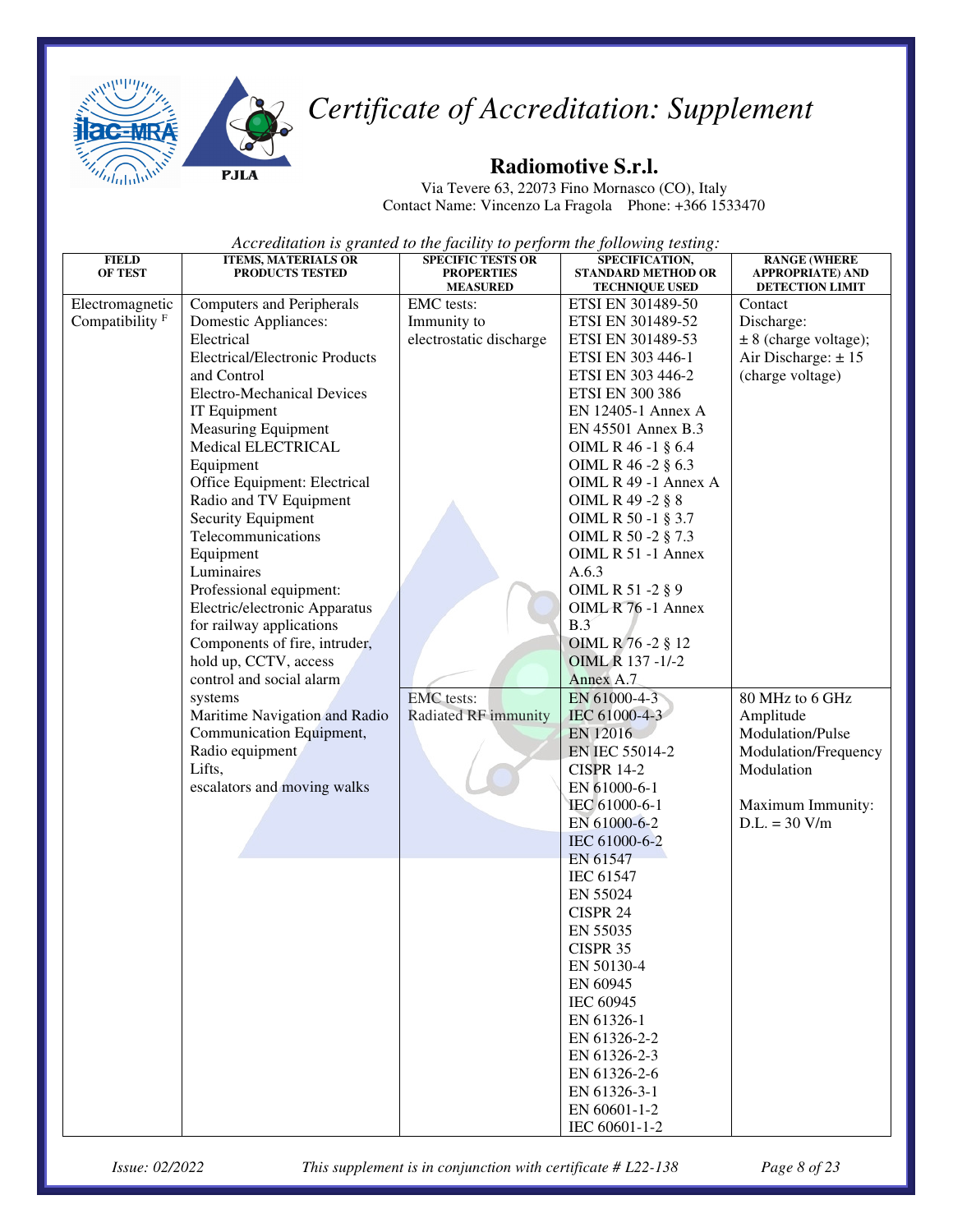



Via Tevere 63, 22073 Fino Mornasco (CO), Italy Contact Name: Vincenzo La Fragola Phone: +366 1533470

| <b>FIELD</b><br><b>OF TEST</b> | <b>ITEMS, MATERIALS OR</b><br><b>PRODUCTS TESTED</b>      | <b>SPECIFIC TESTS OR</b><br><b>PROPERTIES</b><br><b>MEASURED</b> | SPECIFICATION,<br><b>STANDARD METHOD OR</b><br><b>TECHNIQUE USED</b> | <b>RANGE (WHERE</b><br><b>APPROPRIATE) AND</b><br>DETECTION LIMIT |
|--------------------------------|-----------------------------------------------------------|------------------------------------------------------------------|----------------------------------------------------------------------|-------------------------------------------------------------------|
| Electromagnetic                | <b>Computers and Peripherals</b>                          | EMC tests:                                                       | EN 50121-3-2                                                         | 80 MHz to 6 GHz                                                   |
| Compatibility <sup>F</sup>     | Domestic Appliances:                                      | Radiated RF immunity                                             | EN 50121-4                                                           | Amplitude                                                         |
|                                | Electrical                                                |                                                                  | EN 60730-1, §26                                                      | Modulation/Pulse                                                  |
|                                | <b>Electrical/Electronic Products</b>                     |                                                                  | (EMC-Immunity)                                                       | Modulation/Frequency                                              |
|                                | and Control                                               |                                                                  | IEC 60730-1, §26                                                     | Modulation                                                        |
|                                | <b>Electro-Mechanical Devices</b>                         |                                                                  | (EMC-Immunity)                                                       |                                                                   |
|                                | IT Equipment                                              |                                                                  | EN 16361                                                             | Maximum Immunity:                                                 |
|                                | <b>Measuring Equipment</b>                                |                                                                  | EN 50428                                                             | $D.L. = 30 V/m$                                                   |
|                                | Medical ELECTRICAL                                        |                                                                  | EN 50491-5-1                                                         |                                                                   |
|                                | Equipment                                                 |                                                                  | EN 50491-5-2                                                         |                                                                   |
|                                | Office Equipment: Electrical                              |                                                                  | EN 50491-5-3                                                         |                                                                   |
|                                | Radio and TV Equipment                                    |                                                                  | EN 61204-3                                                           |                                                                   |
|                                | Security Equipment                                        |                                                                  | EN 62040-2                                                           |                                                                   |
|                                | Telecommunications                                        |                                                                  | EN 63044-5-1                                                         |                                                                   |
|                                | Equipment                                                 |                                                                  | EN 63044-5-2                                                         |                                                                   |
|                                | Luminaires                                                |                                                                  | EN 63044-5-3                                                         |                                                                   |
|                                | Professional equipment:                                   |                                                                  | ETSI EN 301489-1                                                     |                                                                   |
|                                | Electric/electronic Apparatus                             |                                                                  | ETSI EN 301489-3                                                     |                                                                   |
|                                | for railway applications                                  |                                                                  | ETSI EN 301489-4                                                     |                                                                   |
|                                | Components of fire, intruder,                             |                                                                  | ETSI EN 301489-9                                                     |                                                                   |
|                                | hold up, CCTV, access                                     |                                                                  | ETSI EN 301489-17                                                    |                                                                   |
|                                | control and social alarm                                  |                                                                  | ETSI EN 301489-19                                                    |                                                                   |
|                                | systems                                                   |                                                                  | ETSI EN 301489-50                                                    |                                                                   |
|                                | Maritime Navigation and Radio<br>Communication Equipment, |                                                                  | ETSI EN 301489-52<br>ETSI EN 301489-53                               |                                                                   |
|                                | Radio equipment                                           |                                                                  | ETSI EN 303 446-1                                                    |                                                                   |
|                                | Lifts, escalators and moving                              |                                                                  | ETSI EN 303 446-2                                                    |                                                                   |
|                                | walks                                                     |                                                                  | ETSI EN 301 489-33                                                   |                                                                   |
|                                |                                                           |                                                                  | <b>ETSI EN 300 386</b>                                               |                                                                   |
|                                |                                                           |                                                                  | EN 12405-1 Annex A                                                   |                                                                   |
|                                |                                                           |                                                                  | EN 45501 Annex B.3                                                   |                                                                   |
|                                |                                                           |                                                                  | OIML R 46 -1 § 6.4                                                   |                                                                   |
|                                |                                                           |                                                                  | OIML R 46 -2 § 6.3                                                   |                                                                   |
|                                |                                                           |                                                                  | OIML R 49 -1 Annex A                                                 |                                                                   |
|                                |                                                           |                                                                  | OIML R 49 -2 § 8                                                     |                                                                   |
|                                |                                                           |                                                                  | OIML R 50 -1 § 3.7                                                   |                                                                   |
|                                |                                                           |                                                                  | OIML R 50 -2 § 7.3                                                   |                                                                   |
|                                |                                                           |                                                                  | OIML R 51 -1 Annex                                                   |                                                                   |
|                                |                                                           |                                                                  | A.6.3                                                                |                                                                   |
|                                |                                                           |                                                                  | OIML R 51 -2 § 9                                                     |                                                                   |
|                                |                                                           |                                                                  | OIML R 76 -1 Annex                                                   |                                                                   |
|                                |                                                           |                                                                  | B.3                                                                  |                                                                   |
|                                |                                                           |                                                                  | OIML R 76 -2 § 12                                                    |                                                                   |
|                                |                                                           |                                                                  | OIML R 137 -1/-2                                                     |                                                                   |
|                                |                                                           |                                                                  | Annex A.7                                                            |                                                                   |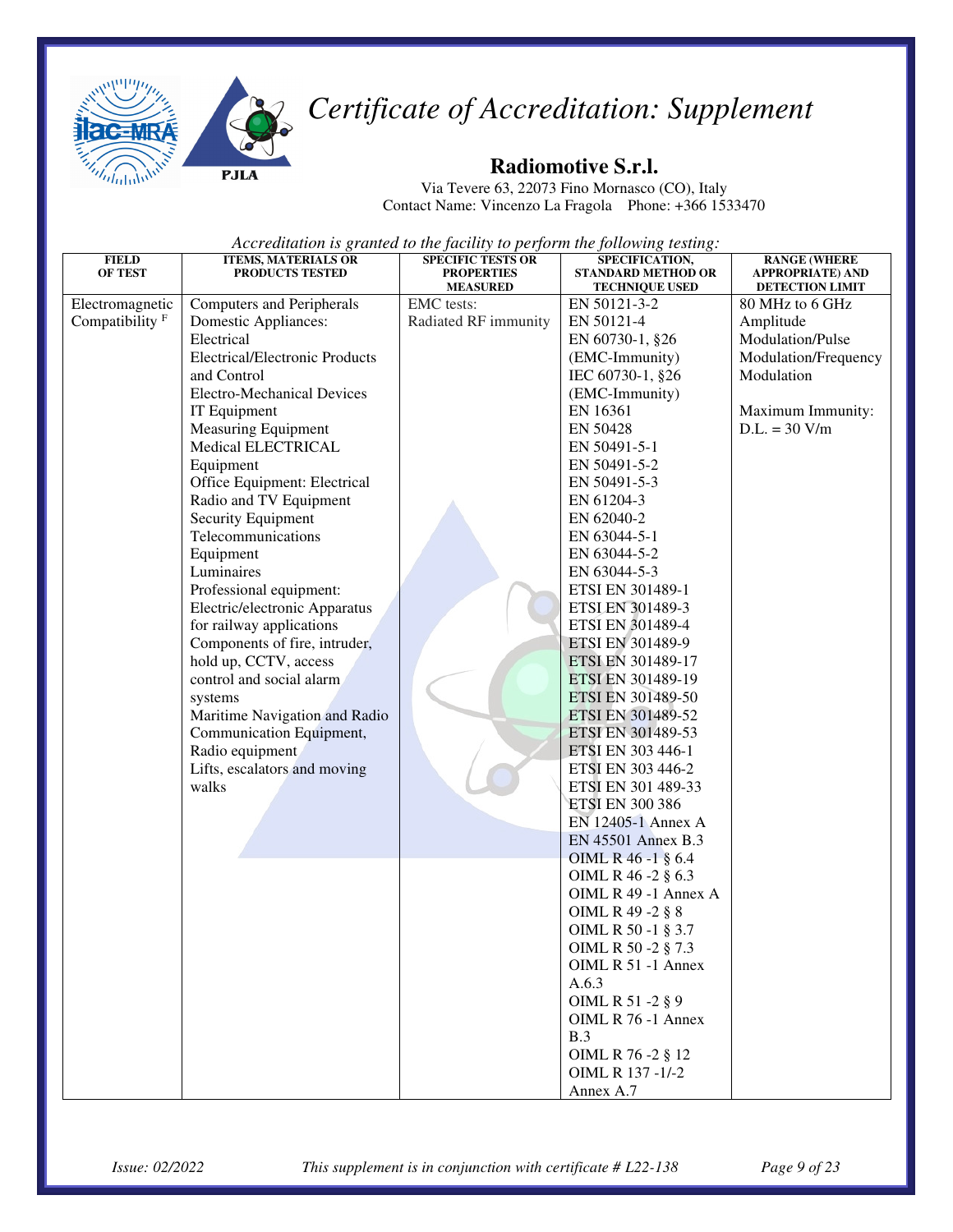



Via Tevere 63, 22073 Fino Mornasco (CO), Italy Contact Name: Vincenzo La Fragola Phone: +366 1533470

*Accreditation is granted to the facility to perform the following testing:*

| <b>FIELD</b>               | <b>ITEMS, MATERIALS OR</b>               | <b>SPECIFIC TESTS OR</b>             | SPECIFICATION,                                     | <b>RANGE (WHERE</b>                        |
|----------------------------|------------------------------------------|--------------------------------------|----------------------------------------------------|--------------------------------------------|
| <b>OF TEST</b>             | <b>PRODUCTS TESTED</b>                   | <b>PROPERTIES</b><br><b>MEASURED</b> | <b>STANDARD METHOD OR</b><br><b>TECHNIQUE USED</b> | <b>APPROPRIATE) AND</b><br>DETECTION LIMIT |
| Electromagnetic            | <b>Computers and Peripherals</b>         | <b>EMC</b> tests:                    | EN 61000-4-4                                       | $5.5$ kV                                   |
| Compatibility <sup>F</sup> | Domestic Appliances:                     | Immunity to Fast                     | IEC 61000-4-4                                      | $5/50$ ns                                  |
|                            | Electrical                               | <b>Transients/Bursts</b>             | EN 12016                                           | 5 / 100 kHz                                |
|                            | Electrical/Electronic                    |                                      | EN IEC 55014-2                                     |                                            |
|                            | Products and Control                     |                                      | <b>CISPR 14-2</b>                                  |                                            |
|                            | <b>Electro-Mechanical Devices</b>        |                                      | EN 61000-6-1                                       |                                            |
|                            | IT Equipment                             |                                      | IEC 61000-6-1                                      |                                            |
|                            | <b>Measuring Equipment</b>               |                                      | EN 61000-6-2                                       |                                            |
|                            | Medical ELECTRICAL                       |                                      | IEC 61000-6-2                                      |                                            |
|                            | Equipment                                |                                      | EN 61547                                           |                                            |
|                            | Office Equipment:                        |                                      | <b>IEC 61547</b>                                   |                                            |
|                            | Electrical                               |                                      | EN 55024                                           |                                            |
|                            | Radio and TV Equipment                   |                                      | CISPR 24                                           |                                            |
|                            | Security Equipment<br>Telecommunications |                                      | EN 55035                                           |                                            |
|                            |                                          |                                      | CISPR 35                                           |                                            |
|                            | Equipment<br>Luminaires                  |                                      | EN 50130-4<br>EN 60945                             |                                            |
|                            | Professional equipment:                  |                                      | IEC 60945                                          |                                            |
|                            | Electric/electronic                      |                                      | EN 61326-1                                         |                                            |
|                            | Apparatus for railway                    |                                      | EN 61326-2-2                                       |                                            |
|                            | applications                             |                                      | EN 61326-2-3                                       |                                            |
|                            | Components of fire,                      |                                      | EN 61326-2-6                                       |                                            |
|                            | intruder, hold up, CCTV,                 |                                      | EN 61326-3-1                                       |                                            |
|                            | access                                   |                                      | EN 60601-1-2                                       |                                            |
|                            | control and social alarm                 |                                      | IEC 60601-1-2                                      |                                            |
|                            | systems                                  |                                      | EN 50121-3-2                                       |                                            |
|                            | Maritime Navigation and                  |                                      | EN 50121-4                                         |                                            |
|                            | Radio Communication                      |                                      | EN 60730-1, §26 (EMC-                              |                                            |
|                            | Equipment,                               |                                      | Immunity)                                          |                                            |
|                            | Radio equipment                          |                                      | IEC 60730-1, §26 (EMC-                             |                                            |
|                            | Lifts,                                   |                                      | Immunity)                                          |                                            |
|                            | escalators and moving                    |                                      | EN 16361                                           |                                            |
|                            | walks                                    |                                      | <b>EN 50428</b>                                    |                                            |
|                            |                                          |                                      | EN 50491-5-1                                       |                                            |
|                            |                                          |                                      | EN 50491-5-2<br>EN 50491-5-3                       |                                            |
|                            |                                          |                                      | EN 61204-3                                         |                                            |
|                            |                                          |                                      | EN 62040-2                                         |                                            |
|                            |                                          |                                      | EN 63044-5-1                                       |                                            |
|                            |                                          |                                      | EN 63044-5-2                                       |                                            |
|                            |                                          |                                      | EN 63044-5-3                                       |                                            |
|                            |                                          |                                      | ETSI EN 301489-1                                   |                                            |
|                            |                                          |                                      | ETSI EN 301489-3                                   |                                            |
|                            |                                          |                                      | ETSI EN 301489-4                                   |                                            |
|                            |                                          |                                      | ETSI EN 301489-9                                   |                                            |
|                            |                                          |                                      | ETSI EN 301489-17                                  |                                            |
|                            |                                          |                                      | ETSI EN 301489-19                                  |                                            |
|                            |                                          |                                      | ETSI EN 301 489-33                                 |                                            |

*Issue: 02/2022 This supplement is in conjunction with certificate # L22-138 Page 10 of 23*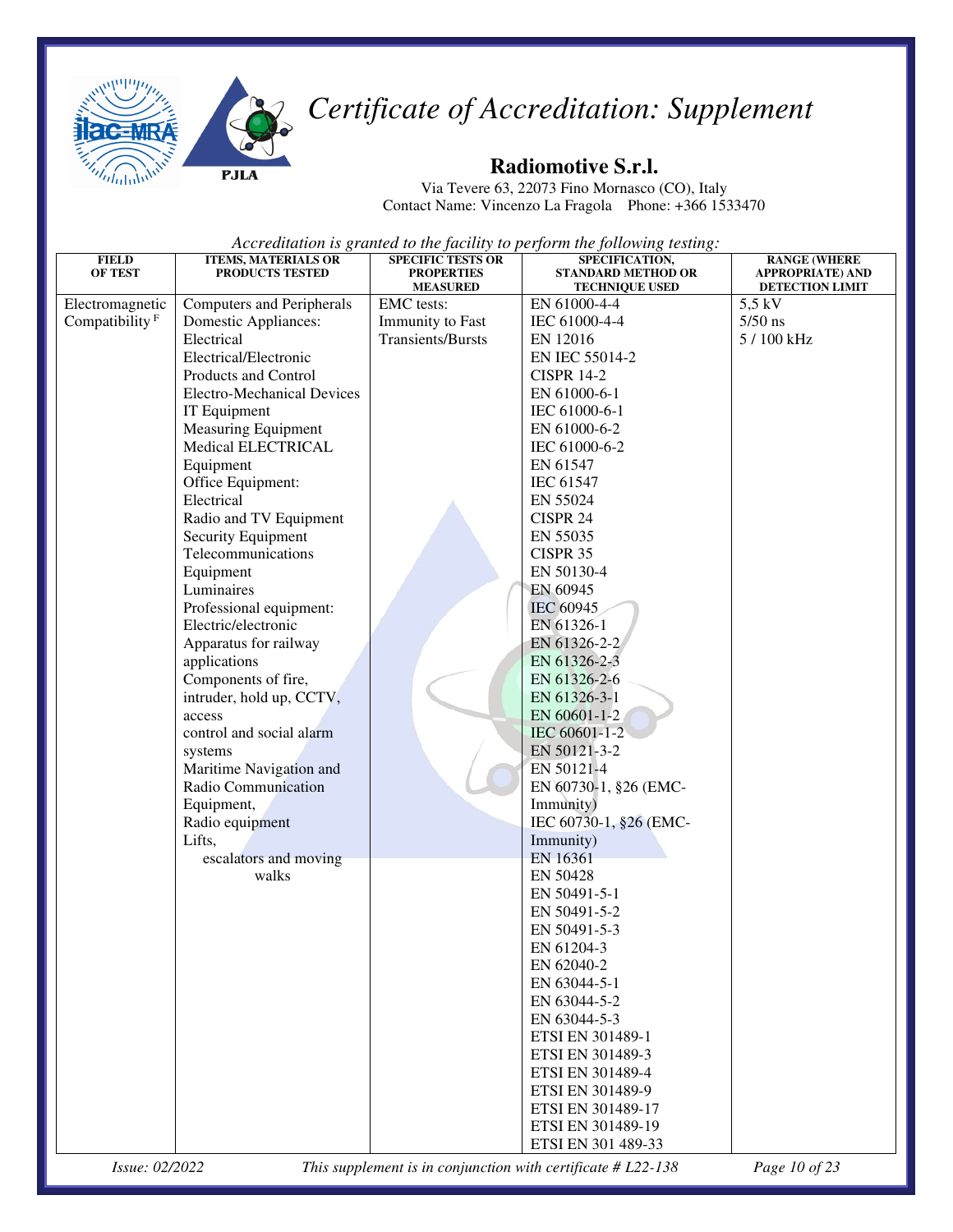



Via Tevere 63, 22073 Fino Mornasco (CO), Italy Contact Name: Vincenzo La Fragola Phone: +366 1533470

| <b>FIELD</b><br><b>OF TEST</b> | <b>ITEMS, MATERIALS OR</b><br>PRODUCTS TESTED | <b>SPECIFIC TESTS OR</b><br><b>PROPERTIES</b><br><b>MEASURED</b> | SPECIFICATION,<br><b>STANDARD METHOD OR</b><br><b>TECHNIQUE USED</b> | <b>RANGE (WHERE</b><br>APPROPRIATE) AND<br><b>DETECTION LIMIT</b> |
|--------------------------------|-----------------------------------------------|------------------------------------------------------------------|----------------------------------------------------------------------|-------------------------------------------------------------------|
| Electromagnetic                | <b>Computers and Peripherals</b>              | EMC tests:                                                       | ETSI EN 301489-50                                                    | $5.5$ kV                                                          |
| Compatibility <sup>F</sup>     | <b>Domestic Appliances:</b>                   | Immunity to                                                      | ETSI EN 301489-52                                                    | $5/50$ ns                                                         |
|                                | Electrical                                    | <b>FastTransients/Bursts</b>                                     | ETSI EN 301489-53                                                    | 5 / 100 kHz                                                       |
|                                | Electrical/Electronic                         |                                                                  | ETSI EN 303 446-1                                                    |                                                                   |
|                                | Products and Control                          |                                                                  | ETSI EN 303 446-2                                                    |                                                                   |
|                                | <b>Electro-Mechanical Devices</b>             |                                                                  | <b>ETSI EN 300 386</b>                                               |                                                                   |
|                                | IT Equipment                                  |                                                                  | EN 12405-1 Annex A                                                   |                                                                   |
|                                | <b>Measuring Equipment</b>                    |                                                                  | EN 45501 Annex B.3                                                   |                                                                   |
|                                | Medical ELECTRICAL                            |                                                                  | OIML R 46 -1 § 6.4                                                   |                                                                   |
|                                | Equipment                                     |                                                                  | OIML R 46 -2 § 6.3                                                   |                                                                   |
|                                | Office Equipment:                             |                                                                  | OIML R 49 -1 Annex A                                                 |                                                                   |
|                                | Electrical                                    |                                                                  | OIML R 49 -2 § 8                                                     |                                                                   |
|                                | Radio and TV Equipment                        |                                                                  | OIML R 50 -1 § 3.7                                                   |                                                                   |
|                                | Security Equipment                            |                                                                  | OIML R 50 -2 § 7.3                                                   |                                                                   |
|                                | Telecommunications                            |                                                                  | <b>OIML R 51 -1 Annex A.6.3</b>                                      |                                                                   |
|                                | Equipment                                     |                                                                  | OIML R 51 -2 § 9                                                     |                                                                   |
|                                | Luminaires                                    |                                                                  | <b>OIML R 76 -1 Annex B.3</b>                                        |                                                                   |
|                                | Professional equipment:                       |                                                                  | OIML R 76 - 2 § 12                                                   |                                                                   |
|                                | Electric/electronic                           |                                                                  | OIML R 137 -1/-2 Annex A.7                                           |                                                                   |
|                                | Apparatus for railway                         | <b>EMC</b> tests:                                                | EN 61000-4-5                                                         | 5 kV                                                              |
|                                | applications                                  | <b>Immunity to Surge</b>                                         | IEC 61000-4-5                                                        | $1,2/50$ (8/20) $\mu s$                                           |
|                                | Components of fire,                           |                                                                  | EN 12016                                                             |                                                                   |
|                                | intruder, hold up, CCTV,                      |                                                                  | <b>EN IEC 55014-2</b>                                                |                                                                   |
|                                | access<br>control and social alarm            |                                                                  | <b>CISPR 14-2</b>                                                    |                                                                   |
|                                |                                               |                                                                  | EN 61000-6-1                                                         |                                                                   |
|                                | systems<br>Maritime Navigation and            |                                                                  | IEC 61000-6-1                                                        |                                                                   |
|                                | Radio Communication                           |                                                                  | EN 61000-6-2<br>IEC 61000-6-2                                        |                                                                   |
|                                | Equipment,                                    |                                                                  | EN 61547                                                             |                                                                   |
|                                | Radio equipment                               |                                                                  | <b>IEC 61547</b>                                                     |                                                                   |
|                                | Lifts, escalators and moving                  |                                                                  | EN 55024                                                             |                                                                   |
|                                | walks                                         |                                                                  | CISPR 24                                                             |                                                                   |
|                                |                                               |                                                                  | EN 55035                                                             |                                                                   |
|                                |                                               |                                                                  | CISPR 35                                                             |                                                                   |
|                                |                                               |                                                                  | EN 50130-4                                                           |                                                                   |
|                                |                                               |                                                                  | EN 60945                                                             |                                                                   |
|                                |                                               |                                                                  | IEC 60945                                                            |                                                                   |
|                                |                                               |                                                                  | EN 61326-1                                                           |                                                                   |
|                                |                                               |                                                                  | EN 61326-2-2                                                         |                                                                   |
|                                |                                               |                                                                  | EN 61326-2-3                                                         |                                                                   |
|                                |                                               |                                                                  | EN 61326-2-6                                                         |                                                                   |
|                                |                                               |                                                                  | EN 61326-3-1                                                         |                                                                   |
|                                |                                               |                                                                  | EN 60601-1-2                                                         |                                                                   |
|                                |                                               |                                                                  | IEC 60601-1-2                                                        |                                                                   |
|                                |                                               |                                                                  | EN 50121-3-2                                                         |                                                                   |
|                                |                                               |                                                                  | EN 50121-4                                                           |                                                                   |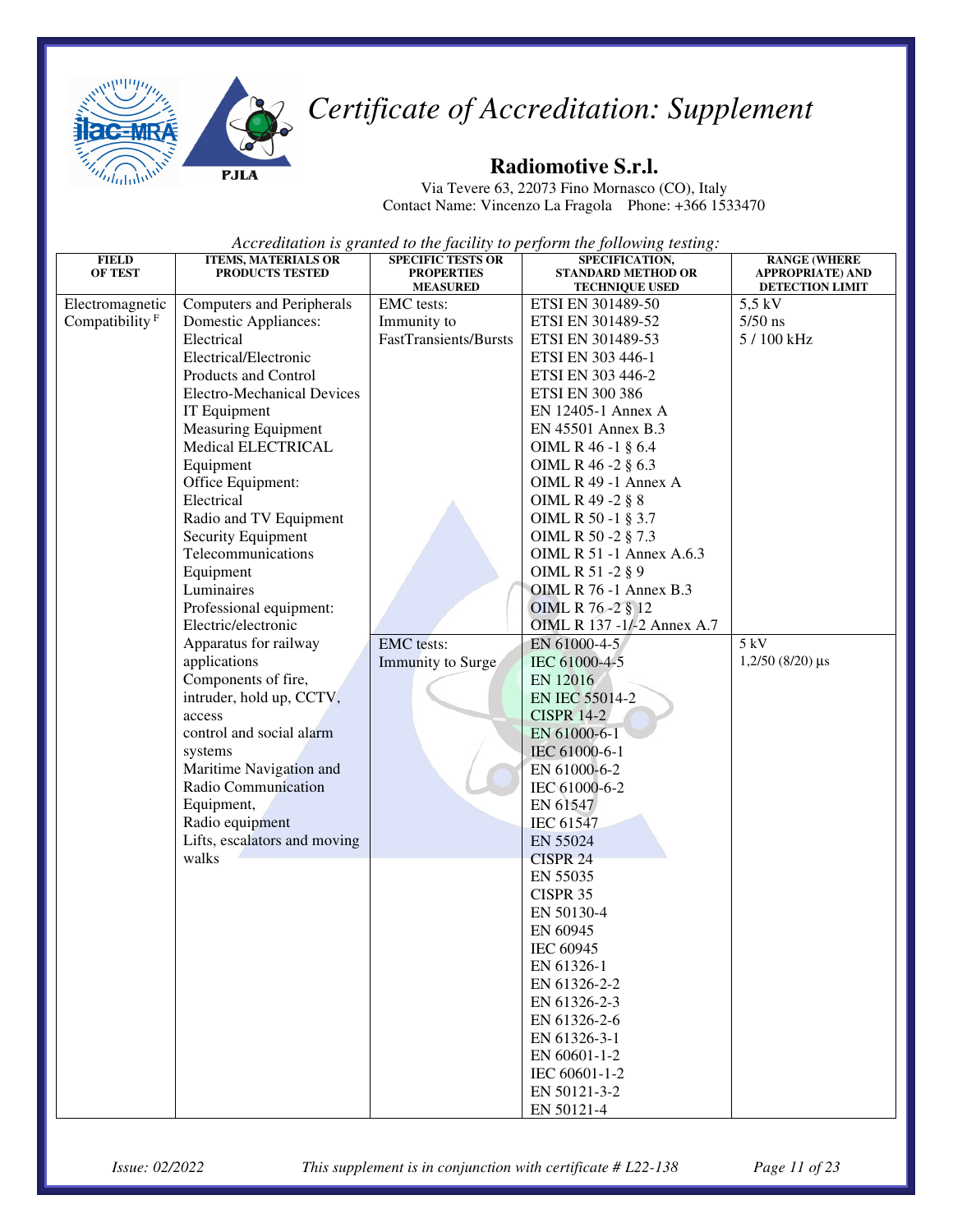

#### **Radiomotive S.r.l.**

Via Tevere 63, 22073 Fino Mornasco (CO), Italy Contact Name: Vincenzo La Fragola Phone: +366 1533470

*Accreditation is granted to the facility to perform the following testing:*

| <b>FIELD</b>               | <b>ITEMS, MATERIALS OR</b>         | <b>SPECIFIC TESTS OR</b>             | SPECIFICATION,                                     | <b>RANGE (WHERE</b>                 |
|----------------------------|------------------------------------|--------------------------------------|----------------------------------------------------|-------------------------------------|
| <b>OF TEST</b>             | PRODUCTS TESTED                    | <b>PROPERTIES</b><br><b>MEASURED</b> | <b>STANDARD METHOD OR</b><br><b>TECHNIQUE USED</b> | APPROPRIATE) AND<br>DETECTION LIMIT |
| Electromagnetic            | <b>Computers and Peripherals</b>   | <b>EMC</b> tests:                    | EN 60730-1, §26 (EMC-                              | 5 kV                                |
| Compatibility <sup>F</sup> | Domestic Appliances:               | Immunity to Surge                    | Immunity)                                          | $1,2/50$ (8/20) $\mu s$             |
|                            | Electrical                         |                                      | IEC 60730-1, §26 (EMC-                             |                                     |
|                            | Electrical/Electronic              |                                      | Immunity)                                          |                                     |
|                            | Products and Control               |                                      | EN 16361                                           |                                     |
|                            | <b>Electro-Mechanical Devices</b>  |                                      | EN 50428                                           |                                     |
|                            | IT Equipment                       |                                      | EN 50491-5-1                                       |                                     |
|                            | <b>Measuring Equipment</b>         |                                      | EN 50491-5-2                                       |                                     |
|                            | Medical ELECTRICAL                 |                                      | EN 50491-5-3                                       |                                     |
|                            | Equipment                          |                                      | EN 61204-3                                         |                                     |
|                            | Office Equipment:                  |                                      | EN 62040-2                                         |                                     |
|                            | Electrical                         |                                      | EN 63044-5-1                                       |                                     |
|                            | Radio and TV Equipment             |                                      | EN 63044-5-2                                       |                                     |
|                            | Security Equipment                 |                                      | EN 63044-5-3                                       |                                     |
|                            | Telecommunications                 |                                      | ETSI EN 301489-1                                   |                                     |
|                            | Equipment                          |                                      | ETSI EN 301489-3                                   |                                     |
|                            | Luminaires                         |                                      | <b>ETSI EN 301489-4</b>                            |                                     |
|                            | Professional equipment:            |                                      | <b>ETSI EN 301489-9</b>                            |                                     |
|                            | Electric/electronic                |                                      | ETSI EN 301489-17                                  |                                     |
|                            | Apparatus for railway              |                                      | ETSI EN 301489-19                                  |                                     |
|                            | applications                       |                                      | ETSI EN 301 489-33                                 |                                     |
|                            | Components of fire,                |                                      | ETSI EN 301489-50                                  |                                     |
|                            | intruder, hold up, CCTV,           |                                      | ETSI EN 301489-52                                  |                                     |
|                            | access<br>control and social alarm |                                      | ETSI EN 301489-53<br>ETSI EN 303 446-1             |                                     |
|                            |                                    |                                      | ETSI EN 303 446-2                                  |                                     |
|                            | systems<br>Maritime Navigation and |                                      | <b>ETSI EN 300 386</b>                             |                                     |
|                            | Radio Communication                |                                      | EN 12405-1 Annex A                                 |                                     |
|                            | Equipment,                         |                                      | EN 45501 Annex B.3                                 |                                     |
|                            | Radio equipment                    |                                      | OIML R 46 -1 § 6.4                                 |                                     |
|                            | Lifts, escalators and moving       |                                      | OIML R 46 -2 § 6.3                                 |                                     |
|                            | walks                              |                                      | OIML R 49 -1 Annex A                               |                                     |
|                            |                                    |                                      | OIML R 49 -2 § 8                                   |                                     |
|                            |                                    |                                      | OIML R 50 -1 § 3.7                                 |                                     |
|                            |                                    |                                      | OIML R 50 -2 § 7.3                                 |                                     |
|                            |                                    |                                      | OIML R 51 -1 Annex A.6.3                           |                                     |
|                            |                                    |                                      | OIML R 51 -2 § 9                                   |                                     |
|                            |                                    |                                      | OIML R 76 -1 Annex B.3                             |                                     |
|                            |                                    |                                      | OIML R 76 -2 § 12                                  |                                     |
|                            |                                    |                                      | OIML R 137 -1/-2 Annex A.7                         |                                     |
|                            |                                    | EMC tests:                           | EN 61000-4-6                                       | $30 V$ (rms)                        |
|                            |                                    | Immunity to                          | IEC 61000-4-6                                      | 150 kHz to 230 MHz                  |
|                            |                                    | conducted                            | EN 12016                                           |                                     |
|                            |                                    | disturbances                         | EN IEC 55014-2                                     |                                     |
|                            |                                    | <b>Conducted RF</b>                  | <b>CISPR 14-2</b>                                  |                                     |
|                            |                                    | Immunity                             | EN 61000-6-1                                       |                                     |
|                            |                                    |                                      | IEC 61000-6-1                                      |                                     |

*Issue: 02/2022 This supplement is in conjunction with certificate # L22-138 Page 12 of 23*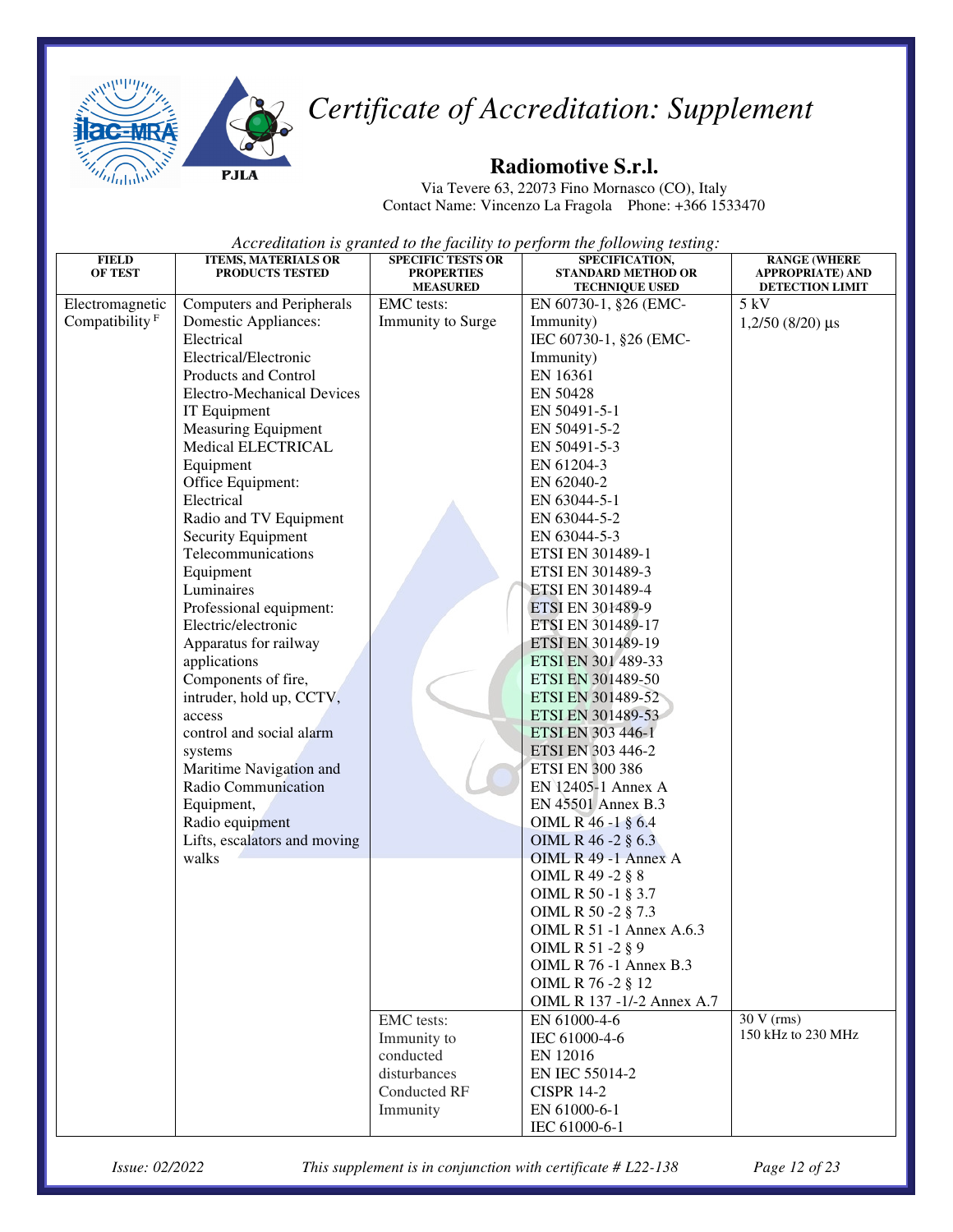



Via Tevere 63, 22073 Fino Mornasco (CO), Italy Contact Name: Vincenzo La Fragola Phone: +366 1533470

*Accreditation is granted to the facility to perform the following testing:*

| <b>FIELD</b>               | <b>ITEMS, MATERIALS OR</b>        | <b>SPECIFIC TESTS OR</b>             | SPECIFICATION,                                     | <b>RANGE (WHERE</b>                               |
|----------------------------|-----------------------------------|--------------------------------------|----------------------------------------------------|---------------------------------------------------|
| <b>OF TEST</b>             | PRODUCTS TESTED                   | <b>PROPERTIES</b><br><b>MEASURED</b> | <b>STANDARD METHOD OR</b><br><b>TECHNIQUE USED</b> | <b>APPROPRIATE) AND</b><br><b>DETECTION LIMIT</b> |
| Electromagnetic            | Computers and Peripherals         | <b>EMC</b> tests:                    | EN 61000-6-2                                       | 30 V (rms)                                        |
| Compatibility <sup>F</sup> | <b>Domestic Appliances:</b>       | Immunity to                          | IEC 61000-6-2                                      | 150 kHz to 230 MHz                                |
|                            | Electrical                        | conducted                            | EN 61547                                           |                                                   |
|                            | Electrical/Electronic             | disturbances                         | <b>IEC 61547</b>                                   |                                                   |
|                            | Products and Control              | Conducted RF                         | EN 55024                                           |                                                   |
|                            | <b>Electro-Mechanical Devices</b> | Immunity                             | CISPR 24                                           |                                                   |
|                            | IT Equipment                      |                                      | EN 55035                                           |                                                   |
|                            | Measuring Equipment               |                                      | CISPR 35                                           |                                                   |
|                            | Medical ELECTRICAL                |                                      | EN 50130-4                                         |                                                   |
|                            | Equipment                         |                                      | EN 60945                                           |                                                   |
|                            | Office Equipment:                 |                                      | IEC 60945                                          |                                                   |
|                            | Electrical                        |                                      | EN 61326-1                                         |                                                   |
|                            | Radio and TV Equipment            |                                      | EN 61326-2-2                                       |                                                   |
|                            | Security Equipment                |                                      | EN 61326-2-3                                       |                                                   |
|                            | Telecommunications                |                                      | EN 61326-2-6                                       |                                                   |
|                            | Equipment                         |                                      | EN 61326-3-1                                       |                                                   |
|                            | Luminaires                        |                                      | EN 60601-1-2                                       |                                                   |
|                            | Professional equipment:           |                                      | IEC 60601-1-2                                      |                                                   |
|                            | Electric/electronic               |                                      | EN 50121-3-2                                       |                                                   |
|                            | Apparatus for railway             |                                      | EN 50121-4                                         |                                                   |
|                            | applications                      |                                      | EN 60730-1, §26 (EMC-                              |                                                   |
|                            | Components of fire,               |                                      | Immunity)                                          |                                                   |
|                            | intruder, hold up, CCTV,          |                                      | IEC 60730-1, §26 (EMC-                             |                                                   |
|                            | access                            |                                      | Immunity)                                          |                                                   |
|                            | control and social alarm          |                                      | EN 16361                                           |                                                   |
|                            | systems                           |                                      | EN 50428                                           |                                                   |
|                            | Maritime Navigation and           |                                      | EN 50491-5-1                                       |                                                   |
|                            | Radio Communication               |                                      | EN 50491-5-2                                       |                                                   |
|                            | Equipment,                        |                                      | EN 50491-5-3                                       |                                                   |
|                            | Radio equipment                   |                                      | EN 61204-3                                         |                                                   |
|                            | Lifts,                            |                                      | EN 62040-2                                         |                                                   |
|                            | escalators and moving             |                                      | EN 63044-5-1                                       |                                                   |
|                            | walks                             |                                      | EN 63044-5-2                                       |                                                   |
|                            |                                   |                                      | EN 63044-5-3                                       |                                                   |
|                            |                                   |                                      | ETSI EN 301489-1                                   |                                                   |
|                            |                                   |                                      | ETSI EN 301489-3                                   |                                                   |
|                            |                                   |                                      | <b>ETSI EN 301489-4</b>                            |                                                   |
|                            |                                   |                                      | ETSI EN 301489-9                                   |                                                   |
|                            |                                   |                                      | ETSI EN 301489-17                                  |                                                   |
|                            |                                   |                                      | ETSI EN 301489-19                                  |                                                   |
|                            |                                   |                                      | ETSI EN 301 489-33                                 |                                                   |
|                            |                                   |                                      | ETSI EN 301489-50                                  |                                                   |
|                            |                                   |                                      | ETSI EN 301489-52                                  |                                                   |
|                            |                                   |                                      | ETSI EN 301489-53                                  |                                                   |
|                            |                                   |                                      | ETSI EN 303 446-1                                  |                                                   |
|                            |                                   |                                      | ETSI EN 303 446-2                                  |                                                   |
|                            |                                   |                                      | <b>ETSI EN 300 386</b>                             |                                                   |
|                            |                                   |                                      | EN 12405-1 Annex A                                 |                                                   |

*Issue: 02/2022 This supplement is in conjunction with certificate # L22-138 Page 13 of 23*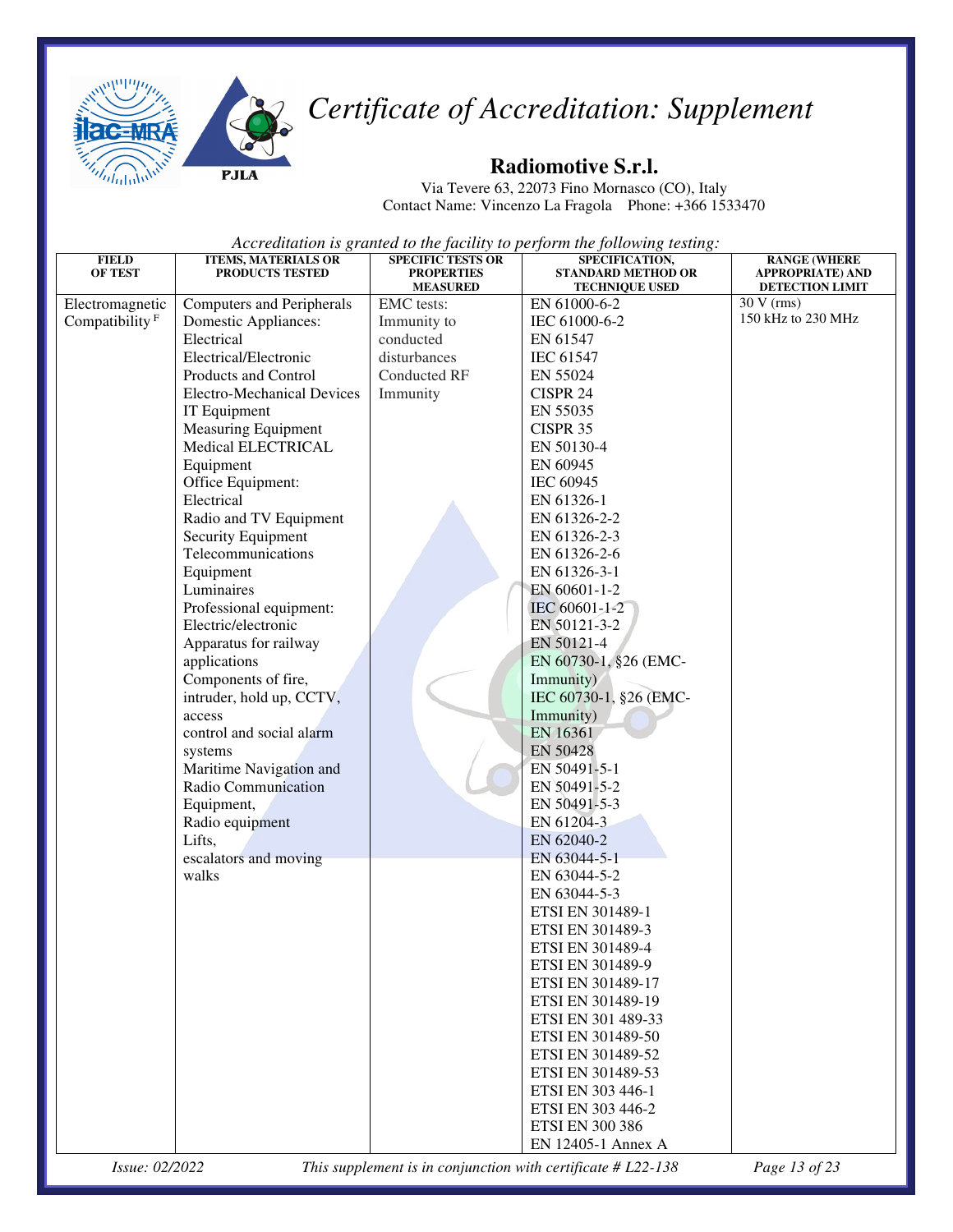



Via Tevere 63, 22073 Fino Mornasco (CO), Italy Contact Name: Vincenzo La Fragola Phone: +366 1533470

*Accreditation is granted to the facility to perform the following testing:*

| <b>FIELD</b>               | <b>ITEMS, MATERIALS OR</b>                     | <b>SPECIFIC TESTS OR</b>             | SPECIFICATION,                                     | <b>RANGE (WHERE</b>                        |
|----------------------------|------------------------------------------------|--------------------------------------|----------------------------------------------------|--------------------------------------------|
| <b>OF TEST</b>             | PRODUCTS TESTED                                | <b>PROPERTIES</b><br><b>MEASURED</b> | <b>STANDARD METHOD OR</b><br><b>TECHNIQUE USED</b> | <b>APPROPRIATE) AND</b><br>DETECTION LIMIT |
| Electromagnetic            | <b>Computers and Peripherals</b>               | EMC tests:                           | EN 45501 Annex B.3                                 | $30 V$ (rms)                               |
| Compatibility <sup>F</sup> | Domestic Appliances:                           | Immunity to                          | OIML R 46 -1 § 6.4                                 | 150 kHz to 230 MHz                         |
|                            | Electrical                                     | conducted                            | OIML R 46 -2 § 6.3                                 |                                            |
|                            | Electrical/Electronic                          | disturbances                         | OIML R 49 -1 Annex A                               |                                            |
|                            | Products and Control                           | Conducted RF                         | OIML R 49 -2 § 8                                   |                                            |
|                            | <b>Electro-Mechanical Devices</b>              | Immunity                             | OIML R 50 -1 § 3.7                                 |                                            |
|                            | IT Equipment                                   |                                      | OIML R 50 -2 § 7.3                                 |                                            |
|                            | <b>Measuring Equipment</b>                     |                                      | OIML R 51 -1 Annex A.6.3                           |                                            |
|                            | Medical ELECTRICAL                             |                                      | OIML R 51 -2 § 9                                   |                                            |
|                            | Equipment                                      |                                      | <b>OIML R 76 -1 Annex B.3</b>                      |                                            |
|                            | Office Equipment:                              |                                      | OIML R 76 -2 § 12                                  |                                            |
|                            | Electrical                                     |                                      | OIML R 137 -1/-2 Annex A.7                         |                                            |
|                            | Radio and TV Equipment                         | <b>EMC</b> tests:                    | EN 61000-4-8                                       | 50 Hz to 60 Hz                             |
|                            | Security Equipment                             | Power frequency                      | IEC 61000-4-8                                      | $0$ A/m to $100$ A/m                       |
|                            | Telecommunications                             | magnetic field                       | EN 12016                                           |                                            |
|                            | Equipment                                      | immunity test                        | EN IEC 55014-2                                     |                                            |
|                            | Luminaires                                     |                                      | <b>CISPR 14-2</b>                                  |                                            |
|                            | Professional equipment:<br>Electric/electronic |                                      | EN 61000-6-1                                       |                                            |
|                            | Apparatus for railway                          |                                      | IEC 61000-6-1                                      |                                            |
|                            | applications                                   |                                      | EN 61000-6-2<br>IEC 61000-6-2                      |                                            |
|                            | Components of fire,                            |                                      | EN 61547                                           |                                            |
|                            | intruder, hold up, CCTV,                       |                                      | <b>IEC 61547</b>                                   |                                            |
|                            | access                                         |                                      | EN 55024                                           |                                            |
|                            | control and social alarm                       |                                      | <b>CISPR 24</b>                                    |                                            |
|                            | systems                                        |                                      | EN 55035                                           |                                            |
|                            | Maritime Navigation and                        |                                      | CISPR 35                                           |                                            |
|                            | Radio Communication                            |                                      | EN 50130-4                                         |                                            |
|                            | Equipment,                                     |                                      | EN 60945                                           |                                            |
|                            | Radio equipment                                |                                      | IEC 60945                                          |                                            |
|                            | Lifts,                                         |                                      | EN 61326-1                                         |                                            |
|                            | escalators and moving                          |                                      | EN 61326-2-2                                       |                                            |
|                            | walks                                          |                                      | EN 61326-2-3                                       |                                            |
|                            |                                                |                                      | EN 61326-2-6                                       |                                            |
|                            |                                                |                                      | EN 61326-3-1                                       |                                            |
|                            |                                                |                                      | EN 60601-1-2                                       |                                            |
|                            |                                                |                                      | IEC 60601-1-2                                      |                                            |
|                            |                                                |                                      | EN 50121-3-2                                       |                                            |
|                            |                                                |                                      | EN 50121-4                                         |                                            |
|                            |                                                |                                      | EN 60730-1, §26 (EMC-                              |                                            |
|                            |                                                |                                      | Immunity)                                          |                                            |
|                            |                                                |                                      | IEC 60730-1, §26 (EMC-                             |                                            |
|                            |                                                |                                      | Immunity)                                          |                                            |
|                            |                                                |                                      | EN 16361                                           |                                            |
|                            |                                                |                                      | EN 50428                                           |                                            |
|                            |                                                |                                      | EN 50491-5-1<br>EN 50491-5-2                       |                                            |
|                            |                                                |                                      |                                                    |                                            |

*Issue: 02/2022 This supplement is in conjunction with certificate # L22-138 Page 14 of 23*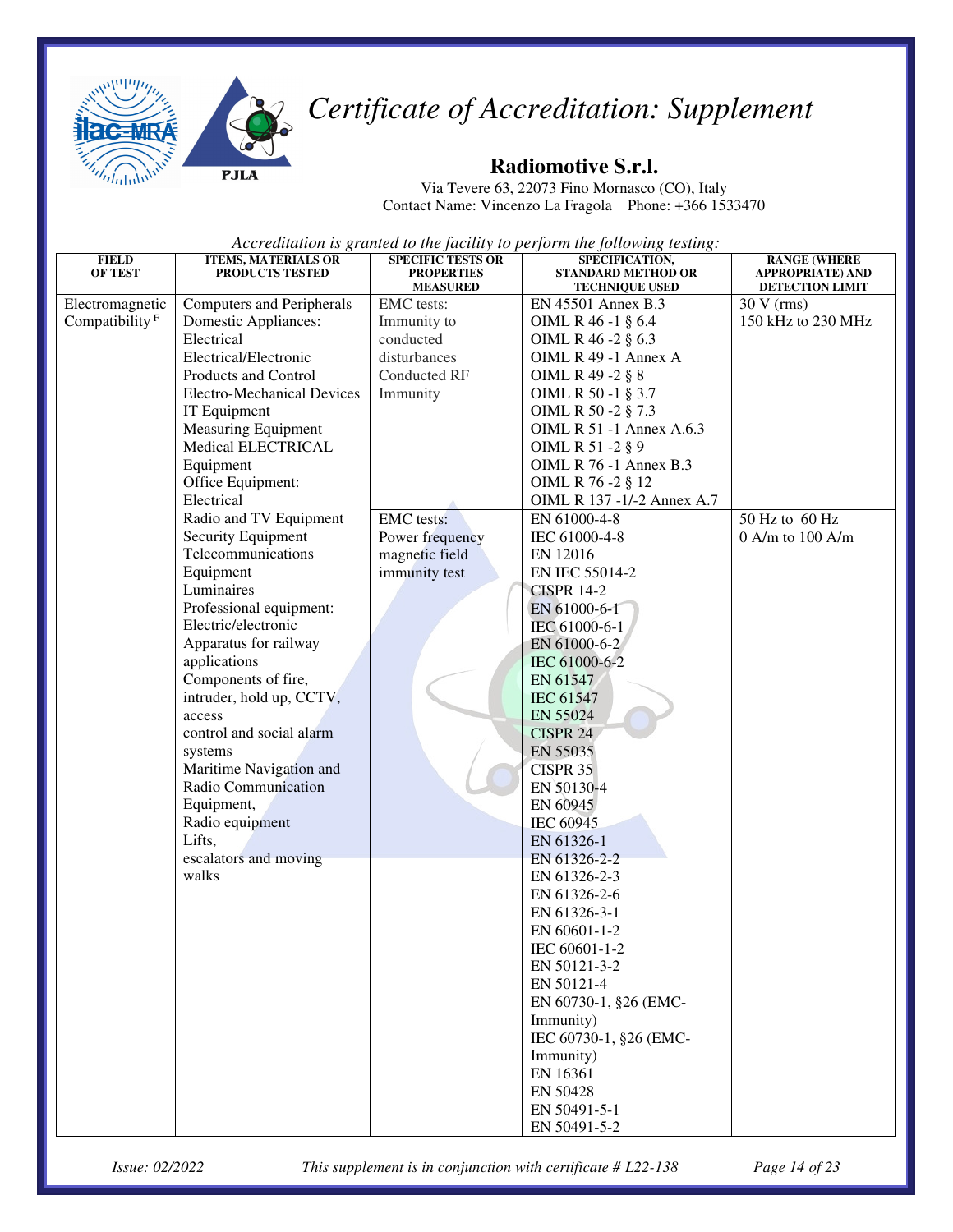



Via Tevere 63, 22073 Fino Mornasco (CO), Italy Contact Name: Vincenzo La Fragola Phone: +366 1533470

| <b>FIELD</b>               | <b>ITEMS, MATERIALS OR</b>                 | <b>SPECIFIC TESTS OR</b>      | SPECIFICATION,                        | <b>RANGE (WHERE</b>                          |
|----------------------------|--------------------------------------------|-------------------------------|---------------------------------------|----------------------------------------------|
| <b>OF TEST</b>             | PRODUCTS TESTED                            | <b>PROPERTIES</b>             | <b>STANDARD METHOD OR</b>             | <b>APPROPRIATE) AND</b>                      |
| Electromagnetic            | <b>Computers and Peripherals</b>           | <b>MEASURED</b><br>EMC tests: | <b>TECHNIQUE USED</b><br>EN 50491-5-3 | <b>DETECTION LIMIT</b><br>$50$ Hz to $60$ Hz |
| Compatibility <sup>F</sup> | <b>Domestic Appliances:</b>                | Power frequency               | ETSI EN 301489-1                      | 0 A/m to 100 A/m                             |
|                            | Electrical                                 | magnetic field                | ETSI EN 301489-3                      |                                              |
|                            | Electrical/Electronic                      | immunity test                 | ETSI EN 301489-4                      |                                              |
|                            | Products and Control                       |                               | ETSI EN 301489-9                      |                                              |
|                            | <b>Electro-Mechanical Devices</b>          |                               | ETSI EN 301489-17                     |                                              |
|                            |                                            |                               | ETSI EN 301489-19                     |                                              |
|                            | IT Equipment<br><b>Measuring Equipment</b> |                               |                                       |                                              |
|                            | Medical ELECTRICAL                         |                               | ETSI EN 301 489-33                    |                                              |
|                            |                                            |                               | ETSI EN 301489-50                     |                                              |
|                            | Equipment                                  |                               | ETSI EN 301489-52                     |                                              |
|                            | Office Equipment:                          |                               | ETSI EN 301489-53                     |                                              |
|                            | Electrical                                 |                               | ETSI EN 303 446-1                     |                                              |
|                            | Radio and TV Equipment                     |                               | ETSI EN 303 446-2                     |                                              |
|                            | Security Equipment                         |                               | <b>ETSI EN 300 386</b>                |                                              |
|                            | Telecommunications                         |                               | EN 12405-1 Annex A                    |                                              |
|                            | Equipment                                  |                               | EN 45501 Annex B.3                    |                                              |
|                            | Luminaires                                 |                               | OIML R 46 -1 § 6.4                    |                                              |
|                            | Professional equipment:                    |                               | OIML R 46 - 2 § 6.3                   |                                              |
|                            | Electric/electronic                        |                               | OIML R 49 -1 Annex A                  |                                              |
|                            | Apparatus for railway                      |                               | OIML R 49 -2 § 8                      |                                              |
|                            | applications                               |                               | OIML R 50 -1 § 3.7                    |                                              |
|                            | Components of fire,                        |                               | OIML R 50 -2 § 7.3                    |                                              |
|                            | intruder, hold up, CCTV,                   |                               | <b>OIML R 51 -1 Annex A.6.3</b>       |                                              |
|                            | access                                     |                               | OIML R 51 -2 § 9                      |                                              |
|                            | control and social alarm                   |                               | <b>OIML R 76 -1 Annex B.3</b>         |                                              |
|                            | systems                                    |                               | OIML R 76 - 2 § 12                    |                                              |
|                            | Maritime Navigation and                    |                               | OIML R 137 -1/-2 Annex A.7            |                                              |
|                            | Radio Communication                        | <b>EMC</b> tests:             | EN 61000-4-9                          | $8/20 \ \mu s$                               |
|                            | Equipment,                                 | Impulse magnetic              | IEC 61000-4-9                         | 300 A/m                                      |
|                            | Radio equipment                            | field immunity test           | EN IEC 55014-2                        |                                              |
|                            | Lifts,                                     |                               | <b>CISPR 14-2</b>                     |                                              |
|                            | escalators and moving                      |                               | EN 61000-6-1                          |                                              |
|                            | walks                                      |                               | IEC 61000-6-1                         |                                              |
|                            |                                            |                               | EN 61000-6-2                          |                                              |
|                            |                                            |                               | IEC 61000-6-2                         |                                              |
|                            |                                            |                               | EN 61547                              |                                              |
|                            |                                            |                               | <b>IEC 61547</b>                      |                                              |
|                            |                                            |                               | EN 55024                              |                                              |
|                            |                                            |                               | CISPR 24                              |                                              |
|                            |                                            |                               | EN 55035                              |                                              |
|                            |                                            |                               | CISPR 35                              |                                              |
|                            |                                            |                               | EN 50130-4                            |                                              |
|                            |                                            |                               | EN 60945                              |                                              |
|                            |                                            |                               | IEC 60945                             |                                              |
|                            |                                            |                               | EN 61326-1                            |                                              |
|                            |                                            |                               | EN 61326-2-2                          |                                              |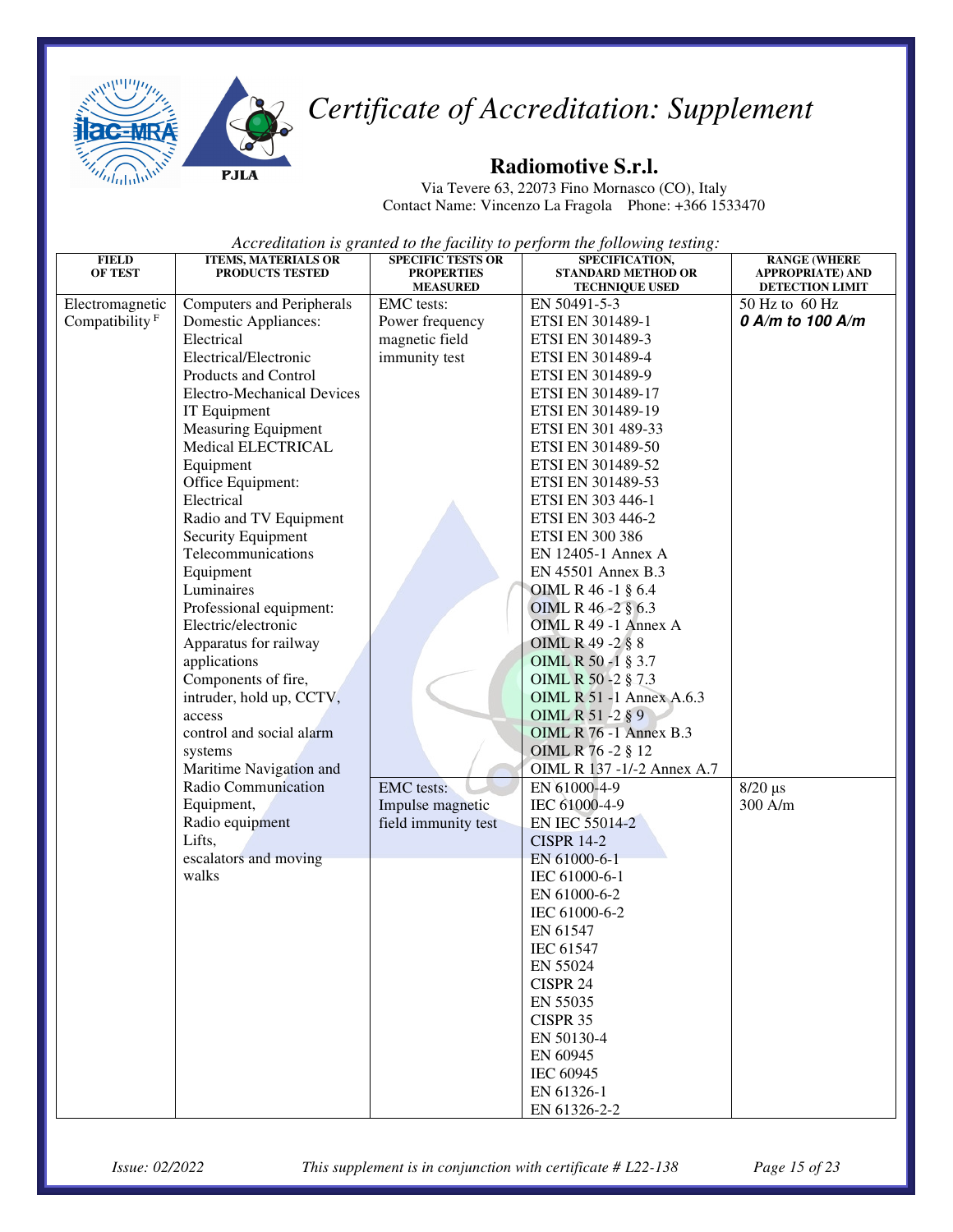

**PJLA** 



#### **Radiomotive S.r.l.**

Via Tevere 63, 22073 Fino Mornasco (CO), Italy Contact Name: Vincenzo La Fragola Phone: +366 1533470

*Accreditation is granted to the facility to perform the following testing:* 

| <b>FIELD</b>               | <b>ITEMS, MATERIALS OR</b>            | <b>SPECIFIC TESTS OR</b>             | SPECIFICATION,                                     | <b>RANGE (WHERE</b>                        |
|----------------------------|---------------------------------------|--------------------------------------|----------------------------------------------------|--------------------------------------------|
| <b>OF TEST</b>             | PRODUCTS TESTED                       | <b>PROPERTIES</b><br><b>MEASURED</b> | <b>STANDARD METHOD OR</b><br><b>TECHNIQUE USED</b> | <b>APPROPRIATE) AND</b><br>DETECTION LIMIT |
| Electromagnetic            | <b>Computers and Peripherals</b>      | <b>EMC</b> tests:                    | EN 61326-2-3                                       | $8/20 \mu s$                               |
| Compatibility <sup>F</sup> | <b>Domestic Appliances:</b>           | Impulse magnetic                     | EN 61326-2-6                                       | 300 A/m                                    |
|                            | Electrical                            | field immunity test                  | EN 61326-3-1                                       |                                            |
|                            | <b>Electrical/Electronic Products</b> |                                      | EN 60601-1-2                                       |                                            |
|                            | and Control                           |                                      | IEC 60601-1-2                                      |                                            |
|                            | <b>Electro-Mechanical Devices</b>     |                                      | EN 50121-3-2                                       |                                            |
|                            | IT Equipment                          |                                      | EN 50121-4                                         |                                            |
|                            | <b>Measuring Equipment</b>            |                                      | EN 60730-1, §26 (EMC-                              |                                            |
|                            | Medical ELECTRICAL                    |                                      | Immunity)                                          |                                            |
|                            | Equipment                             |                                      | IEC 60730-1, §26 (EMC-                             |                                            |
|                            | Office Equipment: Electrical          |                                      | Immunity)                                          |                                            |
|                            | Radio and TV Equipment                |                                      | EN 16361                                           |                                            |
|                            | Security Equipment                    |                                      | EN 50428                                           |                                            |
|                            | Telecommunications                    |                                      | EN 50491-5-1                                       |                                            |
|                            | Equipment                             |                                      | EN 50491-5-2                                       |                                            |
|                            | Luminaires                            |                                      | EN 50491-5-3                                       |                                            |
|                            | Professional equipment:               |                                      | EN 61204-3                                         |                                            |
|                            | Electric/electronic Apparatus         |                                      | EN 62040-2                                         |                                            |
|                            | for railway applications              |                                      | EN 63044-5-1                                       |                                            |
|                            | Components of fire, intruder,         |                                      | EN 63044-5-2                                       |                                            |
|                            | hold up, CCTV, access                 |                                      | EN 63044-5-3                                       |                                            |
|                            | control and social alarm              |                                      | <b>ETSI EN 301489-1</b>                            |                                            |
|                            | systems                               |                                      | <b>ETSI EN 301489-3</b>                            |                                            |
|                            | Maritime Navigation and               |                                      | <b>ETSI EN 301489-4</b>                            |                                            |
|                            | Radio Communication                   |                                      | <b>ETSI EN 301489-9</b>                            |                                            |
|                            | Equipment,                            |                                      | ETSI EN 301489-17                                  |                                            |
|                            | Radio equipment                       |                                      | ETSI EN 301489-19                                  |                                            |
|                            | Lifts,                                |                                      | ETSI EN 301 489-33                                 |                                            |
|                            | escalators and moving walks           |                                      | ETSI EN 301489-50                                  |                                            |
|                            |                                       |                                      | ETSI EN 301489-52                                  |                                            |
|                            |                                       |                                      | ETSI EN 301489-53                                  |                                            |
|                            |                                       |                                      | ETSI EN 303 446-1                                  |                                            |
|                            |                                       |                                      | ETSI EN 303 446-2                                  |                                            |
|                            |                                       |                                      | <b>ETSI EN 300 386</b>                             |                                            |
|                            |                                       |                                      | EN 12405-1 Annex A                                 |                                            |
|                            |                                       |                                      | EN 45501 Annex B.3                                 |                                            |
|                            |                                       |                                      | OIML R 46 -1 § 6.4                                 |                                            |
|                            |                                       |                                      | OIML R 46 -2 § 6.3                                 |                                            |
|                            |                                       |                                      | OIML R 49 -1 Annex A                               |                                            |
|                            |                                       |                                      | OIML R 49 -2 § 8                                   |                                            |
|                            |                                       |                                      | OIML R 50 -1 § 3.7                                 |                                            |
|                            |                                       |                                      | OIML R 50 -2 § 7.3<br>OIML R 51 -1 Annex A.6.3     |                                            |
|                            |                                       |                                      | OIML R 51 -2 § 9                                   |                                            |
|                            |                                       |                                      | <b>OIML R 76 -1 Annex B.3</b>                      |                                            |
|                            |                                       |                                      | OIML R 76 -2 § 12                                  |                                            |
|                            |                                       |                                      | OIML R 137 -1/-2 Annex                             |                                            |
|                            |                                       |                                      |                                                    |                                            |
|                            |                                       |                                      | A.7                                                |                                            |

*Issue: 02/2022 This supplement is in conjunction with certificate # L22-138 Page 16 of 23*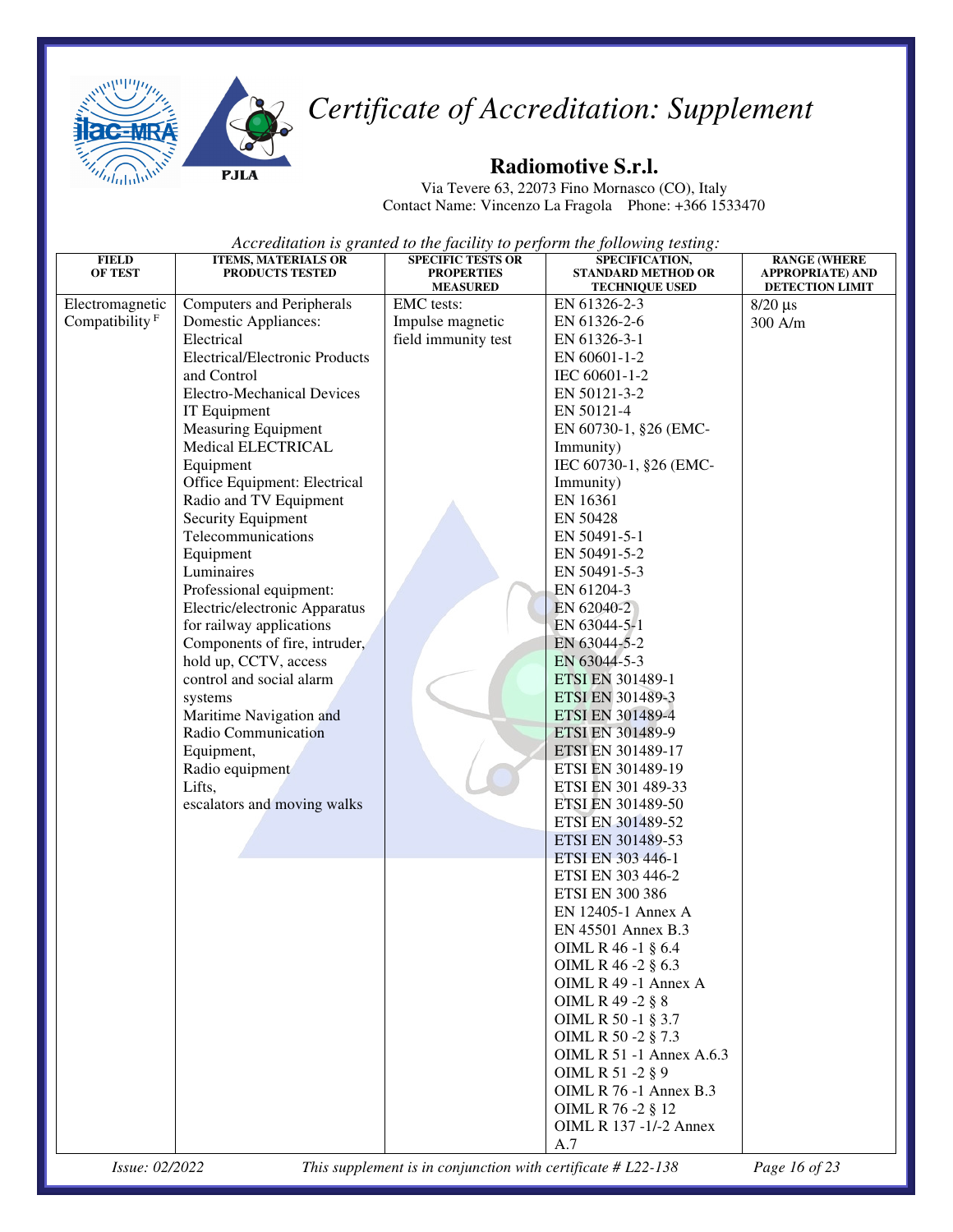

**PJLA** 



#### **Radiomotive S.r.l.**

Via Tevere 63, 22073 Fino Mornasco (CO), Italy Contact Name: Vincenzo La Fragola Phone: +366 1533470

*Accreditation is granted to the facility to perform the following testing:*

| <b>MEASURED</b><br><b>TECHNIQUE USED</b><br><b>DETECTION LIMIT</b><br>EMC tests:<br>Electromagnetic<br>Computers and Peripherals<br>EN 61000-4-11<br>$0\%$ to $100\%$ residual<br>Compatibility <sup>F</sup><br>Immunity to Voltage<br><b>Domestic Appliances:</b><br>IEC 61000-4-11<br>voltage;<br>Electrical<br>Dips, Interruptions and<br>EN 12016<br>Variations<br><b>Electrical/Electronic Products</b><br>EN IEC 55014-2<br>and Control<br><b>CISPR 14-2</b><br><b>Electro-Mechanical Devices</b><br>EN 61000-6-1<br>IT Equipment<br>IEC 61000-6-1<br><b>Measuring Equipment</b><br>EN 61000-6-2<br>Medical ELECTRICAL<br>IEC 61000-6-2<br>Equipment<br>EN 61547<br>Office Equipment: Electrical<br><b>IEC 61547</b><br>Radio and TV Equipment<br>EN 55024<br>Security Equipment<br>CISPR 24<br>Telecommunications<br>EN 55035<br>Equipment<br>CISPR 35<br>Luminaires<br>EN 50130-4<br>Professional equipment:<br>EN 60945<br>Electric/electronic Apparatus<br><b>IEC 60945</b><br>EN 61326-1<br>for railway applications<br>Components of fire, intruder,<br>EN 61326-2-2<br>hold up, CCTV, access<br>EN 61326-2-3<br>control and social alarm<br>EN 61326-2-6<br>EN 61326-3-1<br>systems<br>Maritime Navigation and<br>EN 60601-1-2<br>Radio Communication<br>IEC 60601-1-2<br>EN 50121-3-2<br>Equipment,<br>EN 50121-4<br>Radio equipment<br>Lifts,<br>EN 60730-1, §26 (EMC-<br>escalators and moving walks<br>Immunity)<br>IEC 60730-1, §26 (EMC-<br>Immunity)<br>EN 16361<br>EN 50428<br>EN 50491-5-1<br>EN 50491-5-2<br>EN 50491-5-3<br>EN 61204-3<br>EN 62040-2<br>EN 63044-5-1<br>EN 63044-5-2<br>EN 63044-5-3<br>ETSI EN 301489-1<br>ETSI EN 301489-3<br>ETSI EN 301489-4<br>ETSI EN 301489-9<br>ETSI EN 301489-17<br>ETSI EN 301489-19<br>ETSI EN 301 489-33 | <b>FIELD</b><br><b>OF TEST</b> | <b>ITEMS, MATERIALS OR</b><br>PRODUCTS TESTED | <b>SPECIFIC TESTS OR</b><br><b>PROPERTIES</b> | SPECIFICATION,<br><b>STANDARD METHOD OR</b> | <b>RANGE (WHERE</b><br><b>APPROPRIATE) AND</b> |
|------------------------------------------------------------------------------------------------------------------------------------------------------------------------------------------------------------------------------------------------------------------------------------------------------------------------------------------------------------------------------------------------------------------------------------------------------------------------------------------------------------------------------------------------------------------------------------------------------------------------------------------------------------------------------------------------------------------------------------------------------------------------------------------------------------------------------------------------------------------------------------------------------------------------------------------------------------------------------------------------------------------------------------------------------------------------------------------------------------------------------------------------------------------------------------------------------------------------------------------------------------------------------------------------------------------------------------------------------------------------------------------------------------------------------------------------------------------------------------------------------------------------------------------------------------------------------------------------------------------------------------------------------------------------------------------------------------------------------------------------------------------------------|--------------------------------|-----------------------------------------------|-----------------------------------------------|---------------------------------------------|------------------------------------------------|
|                                                                                                                                                                                                                                                                                                                                                                                                                                                                                                                                                                                                                                                                                                                                                                                                                                                                                                                                                                                                                                                                                                                                                                                                                                                                                                                                                                                                                                                                                                                                                                                                                                                                                                                                                                              |                                |                                               |                                               |                                             |                                                |
|                                                                                                                                                                                                                                                                                                                                                                                                                                                                                                                                                                                                                                                                                                                                                                                                                                                                                                                                                                                                                                                                                                                                                                                                                                                                                                                                                                                                                                                                                                                                                                                                                                                                                                                                                                              |                                |                                               |                                               |                                             |                                                |
|                                                                                                                                                                                                                                                                                                                                                                                                                                                                                                                                                                                                                                                                                                                                                                                                                                                                                                                                                                                                                                                                                                                                                                                                                                                                                                                                                                                                                                                                                                                                                                                                                                                                                                                                                                              |                                |                                               |                                               |                                             |                                                |
|                                                                                                                                                                                                                                                                                                                                                                                                                                                                                                                                                                                                                                                                                                                                                                                                                                                                                                                                                                                                                                                                                                                                                                                                                                                                                                                                                                                                                                                                                                                                                                                                                                                                                                                                                                              |                                |                                               |                                               |                                             |                                                |
|                                                                                                                                                                                                                                                                                                                                                                                                                                                                                                                                                                                                                                                                                                                                                                                                                                                                                                                                                                                                                                                                                                                                                                                                                                                                                                                                                                                                                                                                                                                                                                                                                                                                                                                                                                              |                                |                                               |                                               |                                             |                                                |
|                                                                                                                                                                                                                                                                                                                                                                                                                                                                                                                                                                                                                                                                                                                                                                                                                                                                                                                                                                                                                                                                                                                                                                                                                                                                                                                                                                                                                                                                                                                                                                                                                                                                                                                                                                              |                                |                                               |                                               |                                             |                                                |
|                                                                                                                                                                                                                                                                                                                                                                                                                                                                                                                                                                                                                                                                                                                                                                                                                                                                                                                                                                                                                                                                                                                                                                                                                                                                                                                                                                                                                                                                                                                                                                                                                                                                                                                                                                              |                                |                                               |                                               |                                             |                                                |
|                                                                                                                                                                                                                                                                                                                                                                                                                                                                                                                                                                                                                                                                                                                                                                                                                                                                                                                                                                                                                                                                                                                                                                                                                                                                                                                                                                                                                                                                                                                                                                                                                                                                                                                                                                              |                                |                                               |                                               |                                             |                                                |
|                                                                                                                                                                                                                                                                                                                                                                                                                                                                                                                                                                                                                                                                                                                                                                                                                                                                                                                                                                                                                                                                                                                                                                                                                                                                                                                                                                                                                                                                                                                                                                                                                                                                                                                                                                              |                                |                                               |                                               |                                             |                                                |
|                                                                                                                                                                                                                                                                                                                                                                                                                                                                                                                                                                                                                                                                                                                                                                                                                                                                                                                                                                                                                                                                                                                                                                                                                                                                                                                                                                                                                                                                                                                                                                                                                                                                                                                                                                              |                                |                                               |                                               |                                             |                                                |
|                                                                                                                                                                                                                                                                                                                                                                                                                                                                                                                                                                                                                                                                                                                                                                                                                                                                                                                                                                                                                                                                                                                                                                                                                                                                                                                                                                                                                                                                                                                                                                                                                                                                                                                                                                              |                                |                                               |                                               |                                             |                                                |
|                                                                                                                                                                                                                                                                                                                                                                                                                                                                                                                                                                                                                                                                                                                                                                                                                                                                                                                                                                                                                                                                                                                                                                                                                                                                                                                                                                                                                                                                                                                                                                                                                                                                                                                                                                              |                                |                                               |                                               |                                             |                                                |
|                                                                                                                                                                                                                                                                                                                                                                                                                                                                                                                                                                                                                                                                                                                                                                                                                                                                                                                                                                                                                                                                                                                                                                                                                                                                                                                                                                                                                                                                                                                                                                                                                                                                                                                                                                              |                                |                                               |                                               |                                             |                                                |
|                                                                                                                                                                                                                                                                                                                                                                                                                                                                                                                                                                                                                                                                                                                                                                                                                                                                                                                                                                                                                                                                                                                                                                                                                                                                                                                                                                                                                                                                                                                                                                                                                                                                                                                                                                              |                                |                                               |                                               |                                             |                                                |
|                                                                                                                                                                                                                                                                                                                                                                                                                                                                                                                                                                                                                                                                                                                                                                                                                                                                                                                                                                                                                                                                                                                                                                                                                                                                                                                                                                                                                                                                                                                                                                                                                                                                                                                                                                              |                                |                                               |                                               |                                             |                                                |
|                                                                                                                                                                                                                                                                                                                                                                                                                                                                                                                                                                                                                                                                                                                                                                                                                                                                                                                                                                                                                                                                                                                                                                                                                                                                                                                                                                                                                                                                                                                                                                                                                                                                                                                                                                              |                                |                                               |                                               |                                             |                                                |
|                                                                                                                                                                                                                                                                                                                                                                                                                                                                                                                                                                                                                                                                                                                                                                                                                                                                                                                                                                                                                                                                                                                                                                                                                                                                                                                                                                                                                                                                                                                                                                                                                                                                                                                                                                              |                                |                                               |                                               |                                             |                                                |
|                                                                                                                                                                                                                                                                                                                                                                                                                                                                                                                                                                                                                                                                                                                                                                                                                                                                                                                                                                                                                                                                                                                                                                                                                                                                                                                                                                                                                                                                                                                                                                                                                                                                                                                                                                              |                                |                                               |                                               |                                             |                                                |
|                                                                                                                                                                                                                                                                                                                                                                                                                                                                                                                                                                                                                                                                                                                                                                                                                                                                                                                                                                                                                                                                                                                                                                                                                                                                                                                                                                                                                                                                                                                                                                                                                                                                                                                                                                              |                                |                                               |                                               |                                             |                                                |
|                                                                                                                                                                                                                                                                                                                                                                                                                                                                                                                                                                                                                                                                                                                                                                                                                                                                                                                                                                                                                                                                                                                                                                                                                                                                                                                                                                                                                                                                                                                                                                                                                                                                                                                                                                              |                                |                                               |                                               |                                             |                                                |
|                                                                                                                                                                                                                                                                                                                                                                                                                                                                                                                                                                                                                                                                                                                                                                                                                                                                                                                                                                                                                                                                                                                                                                                                                                                                                                                                                                                                                                                                                                                                                                                                                                                                                                                                                                              |                                |                                               |                                               |                                             |                                                |
|                                                                                                                                                                                                                                                                                                                                                                                                                                                                                                                                                                                                                                                                                                                                                                                                                                                                                                                                                                                                                                                                                                                                                                                                                                                                                                                                                                                                                                                                                                                                                                                                                                                                                                                                                                              |                                |                                               |                                               |                                             |                                                |
|                                                                                                                                                                                                                                                                                                                                                                                                                                                                                                                                                                                                                                                                                                                                                                                                                                                                                                                                                                                                                                                                                                                                                                                                                                                                                                                                                                                                                                                                                                                                                                                                                                                                                                                                                                              |                                |                                               |                                               |                                             |                                                |
|                                                                                                                                                                                                                                                                                                                                                                                                                                                                                                                                                                                                                                                                                                                                                                                                                                                                                                                                                                                                                                                                                                                                                                                                                                                                                                                                                                                                                                                                                                                                                                                                                                                                                                                                                                              |                                |                                               |                                               |                                             |                                                |
|                                                                                                                                                                                                                                                                                                                                                                                                                                                                                                                                                                                                                                                                                                                                                                                                                                                                                                                                                                                                                                                                                                                                                                                                                                                                                                                                                                                                                                                                                                                                                                                                                                                                                                                                                                              |                                |                                               |                                               |                                             |                                                |
|                                                                                                                                                                                                                                                                                                                                                                                                                                                                                                                                                                                                                                                                                                                                                                                                                                                                                                                                                                                                                                                                                                                                                                                                                                                                                                                                                                                                                                                                                                                                                                                                                                                                                                                                                                              |                                |                                               |                                               |                                             |                                                |
|                                                                                                                                                                                                                                                                                                                                                                                                                                                                                                                                                                                                                                                                                                                                                                                                                                                                                                                                                                                                                                                                                                                                                                                                                                                                                                                                                                                                                                                                                                                                                                                                                                                                                                                                                                              |                                |                                               |                                               |                                             |                                                |
|                                                                                                                                                                                                                                                                                                                                                                                                                                                                                                                                                                                                                                                                                                                                                                                                                                                                                                                                                                                                                                                                                                                                                                                                                                                                                                                                                                                                                                                                                                                                                                                                                                                                                                                                                                              |                                |                                               |                                               |                                             |                                                |
|                                                                                                                                                                                                                                                                                                                                                                                                                                                                                                                                                                                                                                                                                                                                                                                                                                                                                                                                                                                                                                                                                                                                                                                                                                                                                                                                                                                                                                                                                                                                                                                                                                                                                                                                                                              |                                |                                               |                                               |                                             |                                                |
|                                                                                                                                                                                                                                                                                                                                                                                                                                                                                                                                                                                                                                                                                                                                                                                                                                                                                                                                                                                                                                                                                                                                                                                                                                                                                                                                                                                                                                                                                                                                                                                                                                                                                                                                                                              |                                |                                               |                                               |                                             |                                                |
|                                                                                                                                                                                                                                                                                                                                                                                                                                                                                                                                                                                                                                                                                                                                                                                                                                                                                                                                                                                                                                                                                                                                                                                                                                                                                                                                                                                                                                                                                                                                                                                                                                                                                                                                                                              |                                |                                               |                                               |                                             |                                                |
|                                                                                                                                                                                                                                                                                                                                                                                                                                                                                                                                                                                                                                                                                                                                                                                                                                                                                                                                                                                                                                                                                                                                                                                                                                                                                                                                                                                                                                                                                                                                                                                                                                                                                                                                                                              |                                |                                               |                                               |                                             |                                                |
|                                                                                                                                                                                                                                                                                                                                                                                                                                                                                                                                                                                                                                                                                                                                                                                                                                                                                                                                                                                                                                                                                                                                                                                                                                                                                                                                                                                                                                                                                                                                                                                                                                                                                                                                                                              |                                |                                               |                                               |                                             |                                                |
|                                                                                                                                                                                                                                                                                                                                                                                                                                                                                                                                                                                                                                                                                                                                                                                                                                                                                                                                                                                                                                                                                                                                                                                                                                                                                                                                                                                                                                                                                                                                                                                                                                                                                                                                                                              |                                |                                               |                                               |                                             |                                                |
|                                                                                                                                                                                                                                                                                                                                                                                                                                                                                                                                                                                                                                                                                                                                                                                                                                                                                                                                                                                                                                                                                                                                                                                                                                                                                                                                                                                                                                                                                                                                                                                                                                                                                                                                                                              |                                |                                               |                                               |                                             |                                                |
|                                                                                                                                                                                                                                                                                                                                                                                                                                                                                                                                                                                                                                                                                                                                                                                                                                                                                                                                                                                                                                                                                                                                                                                                                                                                                                                                                                                                                                                                                                                                                                                                                                                                                                                                                                              |                                |                                               |                                               |                                             |                                                |
|                                                                                                                                                                                                                                                                                                                                                                                                                                                                                                                                                                                                                                                                                                                                                                                                                                                                                                                                                                                                                                                                                                                                                                                                                                                                                                                                                                                                                                                                                                                                                                                                                                                                                                                                                                              |                                |                                               |                                               |                                             |                                                |
|                                                                                                                                                                                                                                                                                                                                                                                                                                                                                                                                                                                                                                                                                                                                                                                                                                                                                                                                                                                                                                                                                                                                                                                                                                                                                                                                                                                                                                                                                                                                                                                                                                                                                                                                                                              |                                |                                               |                                               |                                             |                                                |
|                                                                                                                                                                                                                                                                                                                                                                                                                                                                                                                                                                                                                                                                                                                                                                                                                                                                                                                                                                                                                                                                                                                                                                                                                                                                                                                                                                                                                                                                                                                                                                                                                                                                                                                                                                              |                                |                                               |                                               |                                             |                                                |
|                                                                                                                                                                                                                                                                                                                                                                                                                                                                                                                                                                                                                                                                                                                                                                                                                                                                                                                                                                                                                                                                                                                                                                                                                                                                                                                                                                                                                                                                                                                                                                                                                                                                                                                                                                              |                                |                                               |                                               |                                             |                                                |
|                                                                                                                                                                                                                                                                                                                                                                                                                                                                                                                                                                                                                                                                                                                                                                                                                                                                                                                                                                                                                                                                                                                                                                                                                                                                                                                                                                                                                                                                                                                                                                                                                                                                                                                                                                              |                                |                                               |                                               |                                             |                                                |
|                                                                                                                                                                                                                                                                                                                                                                                                                                                                                                                                                                                                                                                                                                                                                                                                                                                                                                                                                                                                                                                                                                                                                                                                                                                                                                                                                                                                                                                                                                                                                                                                                                                                                                                                                                              |                                |                                               |                                               |                                             |                                                |
|                                                                                                                                                                                                                                                                                                                                                                                                                                                                                                                                                                                                                                                                                                                                                                                                                                                                                                                                                                                                                                                                                                                                                                                                                                                                                                                                                                                                                                                                                                                                                                                                                                                                                                                                                                              |                                |                                               |                                               |                                             |                                                |
|                                                                                                                                                                                                                                                                                                                                                                                                                                                                                                                                                                                                                                                                                                                                                                                                                                                                                                                                                                                                                                                                                                                                                                                                                                                                                                                                                                                                                                                                                                                                                                                                                                                                                                                                                                              |                                |                                               |                                               |                                             |                                                |
|                                                                                                                                                                                                                                                                                                                                                                                                                                                                                                                                                                                                                                                                                                                                                                                                                                                                                                                                                                                                                                                                                                                                                                                                                                                                                                                                                                                                                                                                                                                                                                                                                                                                                                                                                                              |                                |                                               |                                               |                                             |                                                |
|                                                                                                                                                                                                                                                                                                                                                                                                                                                                                                                                                                                                                                                                                                                                                                                                                                                                                                                                                                                                                                                                                                                                                                                                                                                                                                                                                                                                                                                                                                                                                                                                                                                                                                                                                                              |                                |                                               |                                               |                                             |                                                |
|                                                                                                                                                                                                                                                                                                                                                                                                                                                                                                                                                                                                                                                                                                                                                                                                                                                                                                                                                                                                                                                                                                                                                                                                                                                                                                                                                                                                                                                                                                                                                                                                                                                                                                                                                                              |                                |                                               |                                               |                                             |                                                |

*Issue: 02/2022 This supplement is in conjunction with certificate # L22-138 Page 17 of 23*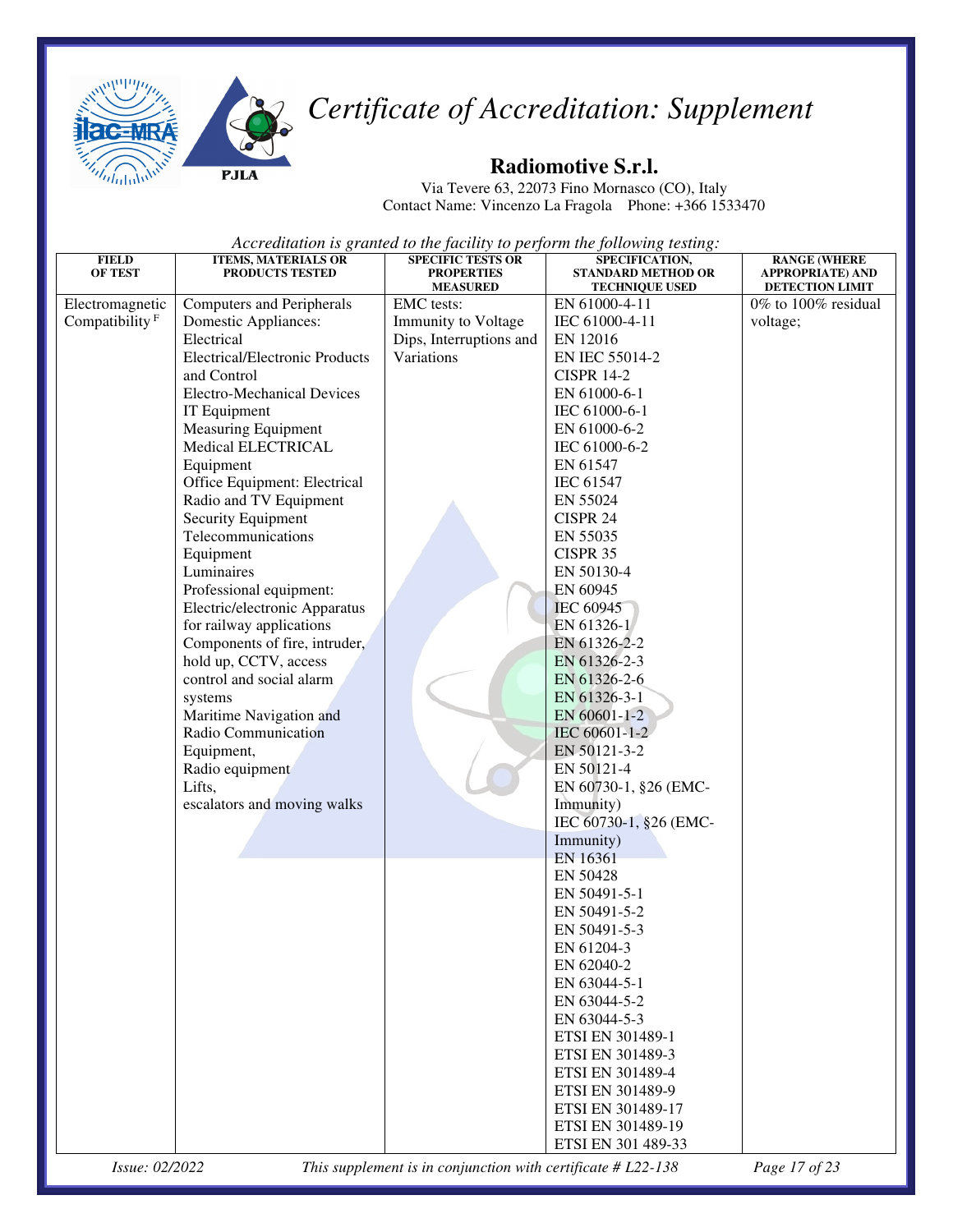

**PJLA** 



## *Certificate of Accreditation: Supplement*

#### **Radiomotive S.r.l.**

Via Tevere 63, 22073 Fino Mornasco (CO), Italy Contact Name: Vincenzo La Fragola Phone: +366 1533470

| <b>FIELD</b><br>OF TEST    | <b>ITEMS, MATERIALS OR</b><br><b>PRODUCTS TESTED</b> | <b>SPECIFIC TESTS OR</b><br><b>PROPERTIES</b>                | SPECIFICATION,<br><b>STANDARD METHOD OR</b> | <b>RANGE (WHERE</b><br><b>APPROPRIATE) AND</b> |
|----------------------------|------------------------------------------------------|--------------------------------------------------------------|---------------------------------------------|------------------------------------------------|
|                            |                                                      | <b>MEASURED</b>                                              | <b>TECHNIQUE USED</b>                       | <b>DETECTION LIMIT</b>                         |
| Electromagnetic            | <b>Computers and Peripherals</b>                     | EMC tests:                                                   | ETSI EN 301489-50                           | $0\%$ to $100\%$ residual                      |
| Compatibility <sup>F</sup> | Domestic Appliances:                                 | Immunity to Voltage                                          | ETSI EN 301489-52                           | voltage;                                       |
|                            | Electrical                                           | Dips, Interruptions and                                      | ETSI EN 301489-53                           |                                                |
|                            | <b>Electrical/Electronic Products</b>                | Variations                                                   | ETSI EN 303 446-1                           |                                                |
|                            | and Control                                          |                                                              | ETSI EN 303 446-2                           |                                                |
|                            | <b>Electro-Mechanical Devices</b>                    |                                                              | <b>ETSI EN 300 386</b>                      |                                                |
|                            | IT Equipment                                         |                                                              | EN 12405-1 Annex A                          |                                                |
|                            | <b>Measuring Equipment</b>                           |                                                              | EN 45501 Annex B.3                          |                                                |
|                            | Medical ELECTRICAL                                   |                                                              | OIML R 46 -1 § 6.4                          |                                                |
|                            | Equipment                                            |                                                              | OIML R 46 -2 § 6.3                          |                                                |
|                            | Office Equipment: Electrical                         |                                                              | OIML R 49 -1 Annex A                        |                                                |
|                            | Radio and TV Equipment                               |                                                              | OIML R 49 -2 § 8                            |                                                |
|                            | Security Equipment                                   |                                                              | OIML R 50 -1 § 3.7                          |                                                |
|                            | Telecommunications                                   |                                                              | OIML R 50 -2 § 7.3                          |                                                |
|                            | Equipment                                            |                                                              | <b>OIML R 51 -1 Annex A.6.3</b>             |                                                |
|                            | Luminaires                                           |                                                              | OIML R 51 -2 § 9                            |                                                |
|                            | Professional equipment:                              |                                                              | <b>OIML R 76 -1 Annex B.3</b>               |                                                |
|                            | Electric/electronic Apparatus                        |                                                              | OIML R 76 - 2 § 12                          |                                                |
|                            | for railway applications                             |                                                              | OIML R 137 -1/-2 Annex                      |                                                |
|                            | Components of fire, intruder,                        |                                                              | A.7                                         |                                                |
|                            | hold up, CCTV, access                                | <b>EMC</b> tests:                                            | EN 61000-4-13                               | 10 V                                           |
|                            | control and social alarm                             | Low immunity                                                 | IEC 61000-4-13                              | 0,1 Hz to 3000 Hz                              |
|                            | systems                                              | frequency to                                                 | EN 60335-1, § 19.11.4.7                     |                                                |
|                            | Maritime Navigation and                              | harmonics and                                                | EN 60945                                    |                                                |
|                            | Radio Communication                                  | interharmonics,                                              | <b>IEC 60945</b>                            |                                                |
|                            | Equipment,                                           | including signals                                            | EN 61326-1                                  |                                                |
|                            | Radio equipment                                      | transmitted on the                                           | EN 61326-2-2                                |                                                |
|                            | Lifts,                                               | networks, on the AC                                          | EN 61326-2-3                                |                                                |
|                            | escalators and moving walks                          | power supply ports                                           | EN 61326-2-6                                |                                                |
|                            |                                                      |                                                              | EN 61326-3-1                                |                                                |
|                            |                                                      |                                                              | EN 60601-1-2                                |                                                |
|                            |                                                      |                                                              | IEC 60601-1-2                               |                                                |
|                            |                                                      |                                                              | EN 50121-3-2                                |                                                |
|                            |                                                      |                                                              | EN 50121-4                                  |                                                |
|                            |                                                      |                                                              | EN 60730-1, §26 (EMC-                       |                                                |
|                            |                                                      |                                                              | Immunity)                                   |                                                |
|                            |                                                      |                                                              | IEC 60730-1, §26 (EMC-                      |                                                |
|                            |                                                      |                                                              | Immunity)                                   |                                                |
|                            |                                                      | EMC tests:                                                   | EN 61000-4-16                               | 30 V                                           |
|                            |                                                      | Test for immunity to                                         | IEC 61000-4-16                              | 0 kHz to 150 kHz                               |
|                            |                                                      | conducted, common                                            | EN 60335-1, § 19.11.4.9                     |                                                |
|                            |                                                      | mode disturbances                                            | EN 60945                                    |                                                |
|                            |                                                      | in the frequency range                                       | IEC 60945                                   |                                                |
|                            |                                                      | 0 Hz to 150 kHz                                              | EN 61326-1                                  |                                                |
|                            |                                                      |                                                              | EN 61326-2-2                                |                                                |
|                            |                                                      |                                                              | EN 61326-2-3                                |                                                |
|                            |                                                      |                                                              | EN 61326-2-6                                |                                                |
|                            |                                                      |                                                              | EN 61326-3-1                                |                                                |
| Issue: 02/2022             |                                                      | This supplement is in conjunction with certificate # L22-138 |                                             | Page 18 of 23                                  |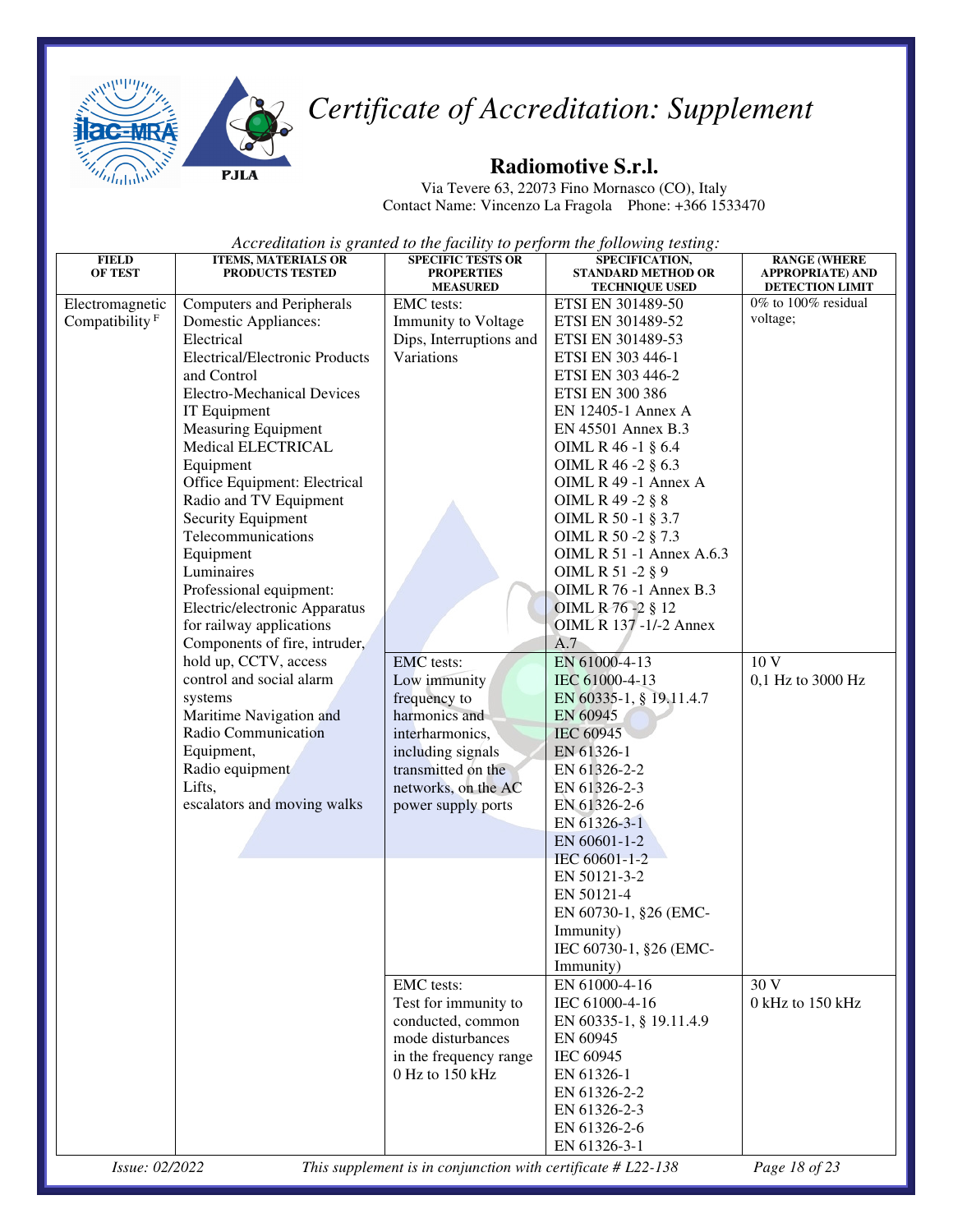



#### **Radiomotive S.r.l.**

Via Tevere 63, 22073 Fino Mornasco (CO), Italy Contact Name: Vincenzo La Fragola Phone: +366 1533470

| <b>FIELD</b><br><b>OF TEST</b> | <b>ITEMS, MATERIALS OR</b><br><b>PRODUCTS TESTED</b> | <b>SPECIFIC TESTS OR</b><br>PROPERTIES MEASURED | SPECIFICATION,<br><b>STANDARD METHOD OR</b><br><b>TECHNIQUE USED</b> | <b>RANGE (WHERE</b><br><b>APPROPRIATE)</b><br><b>AND DETECTION</b> |
|--------------------------------|------------------------------------------------------|-------------------------------------------------|----------------------------------------------------------------------|--------------------------------------------------------------------|
|                                |                                                      |                                                 |                                                                      | <b>LIMIT</b>                                                       |
| Electromagnetic                | Computers and Peripherals                            | <b>EMC</b> tests:                               | EN 60601-1-2                                                         | 30 V                                                               |
| Compatibility $F$              | Domestic Appliances:                                 | Test for immunity to                            | IEC 60601-1-2                                                        | $0$ kHz to 150 kHz                                                 |
|                                | Electrical                                           | conducted, common mode                          | EN 50121-3-2                                                         |                                                                    |
|                                | <b>Electrical/Electronic Products</b>                | disturbances                                    | EN 50121-4                                                           |                                                                    |
|                                | and Control                                          | in the frequency range 0                        | EN 60730-1, §26 (EMC-                                                |                                                                    |
|                                | Electro-Mechanical Devices                           | $Hz$ to 150 kHz                                 | Immunity)                                                            |                                                                    |
|                                | IT Equipment                                         |                                                 | IEC 60730-1, §26 (EMC-                                               |                                                                    |
|                                | <b>Measuring Equipment</b>                           |                                                 | Immunity)                                                            |                                                                    |
|                                | <b>Medical ELECTRICAL</b>                            |                                                 |                                                                      |                                                                    |
|                                | Equipment                                            |                                                 |                                                                      |                                                                    |
|                                | Office Equipment: Electrical                         |                                                 |                                                                      |                                                                    |
|                                | Radio and TV Equipment                               |                                                 |                                                                      |                                                                    |
|                                | Security Equipment                                   |                                                 |                                                                      |                                                                    |
|                                | Telecommunications                                   |                                                 |                                                                      |                                                                    |
|                                | Equipment                                            |                                                 |                                                                      |                                                                    |
|                                | Luminaires                                           |                                                 |                                                                      |                                                                    |
|                                | Professional equipment:                              |                                                 |                                                                      |                                                                    |
|                                | Electric/electronic Apparatus                        |                                                 |                                                                      |                                                                    |
|                                | for railway applications                             |                                                 |                                                                      |                                                                    |
|                                | Components of fire, intruder,                        |                                                 |                                                                      |                                                                    |
|                                | hold up, CCTV, access<br>control and social alarm    |                                                 |                                                                      |                                                                    |
|                                |                                                      |                                                 |                                                                      |                                                                    |
|                                | systems<br>Maritime Navigation and                   |                                                 |                                                                      |                                                                    |
|                                | Radio Communication                                  |                                                 |                                                                      |                                                                    |
|                                | Equipment,                                           |                                                 |                                                                      |                                                                    |
|                                | Radio equipment                                      |                                                 |                                                                      |                                                                    |
|                                | Lifts,                                               |                                                 |                                                                      |                                                                    |
|                                | escalators and moving walks                          |                                                 |                                                                      |                                                                    |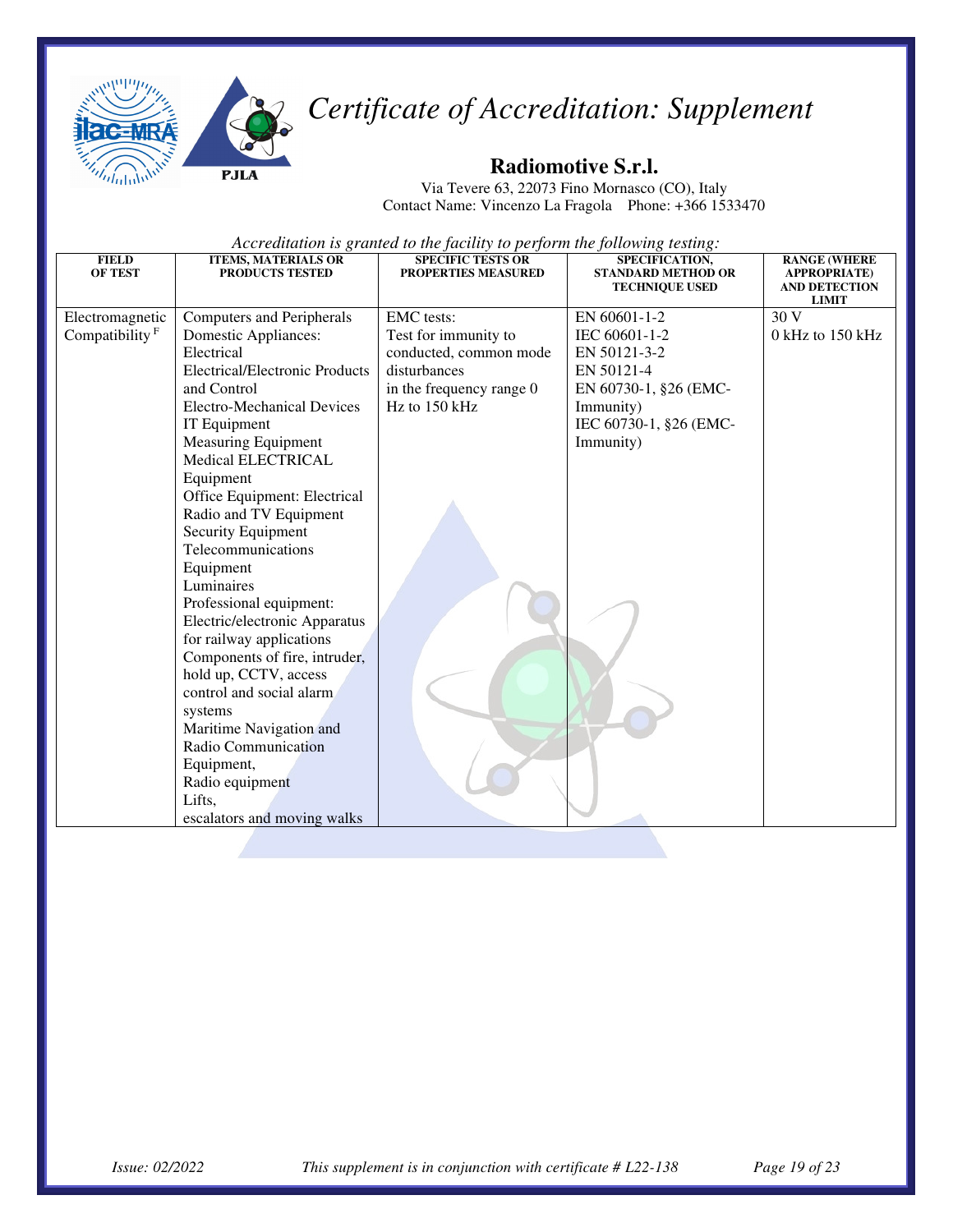



Via Tevere 63, 22073 Fino Mornasco (CO), Italy Contact Name: Vincenzo La Fragola Phone: +366 1533470

| <b>FIELD</b><br><b>OF TEST</b>                | <b>ITEMS, MATERIALS OR</b><br><b>PRODUCTS TESTED</b>                                                                         | <b>SPECIFIC TESTS OR</b><br><b>PROPERTIES</b><br><b>MEASURED</b>                                                                   | SPECIFICATION,<br><b>STANDARD METHOD OR</b><br><b>TECHNIQUE USED</b>        | <b>RANGE (WHERE APPROPRIATE)</b><br><b>AND DETECTION LIMIT</b>                        |
|-----------------------------------------------|------------------------------------------------------------------------------------------------------------------------------|------------------------------------------------------------------------------------------------------------------------------------|-----------------------------------------------------------------------------|---------------------------------------------------------------------------------------|
| Electromagnetic<br>Compatibility <sup>F</sup> | Electrical and electronic<br>devices for vehicle<br>application / electrical and<br>electronic applications for<br>vehicular | <b>EMC</b> tests:<br>Conducted<br>emissions:<br>Voltage<br>measurements Test<br>method                                             | CISPR <sub>25</sub><br>Reg. UNECE R10<br>EN 50498                           | 9 kHz to 200 MHz                                                                      |
|                                               |                                                                                                                              | <b>EMC</b> tests:<br>Radiated emissions:<br>ALSE (Absorber-<br>lined shielded<br>enclosure) Test<br>method                         | <b>CISPR 25;</b><br>Reg. UNECE R10<br>EN 15194 Annex C<br>EN 50498          | 150 kHz to 18 GHz                                                                     |
|                                               |                                                                                                                              | <b>EMC</b> tests:<br>Immunity to RF<br>conducted<br>disturbance:<br>Harness excitation<br>methods                                  | ISO 11452-1<br>ISO 11452-4<br>Reg. UNECE R10<br><b>EN 15194 Annex C</b>     | 0 mA to 300 mA<br>1 MHz to 400 MHz                                                    |
|                                               |                                                                                                                              | <b>EMC</b> tests:<br>Immunity to<br>Electrical<br>disturbances:<br>Conducted and<br>coupled method                                 | ISO 7637-1<br>ISO 7637-2<br>ISO 7637-3<br>Reg. UNECE R10<br><b>EN 50498</b> | Pulse 1<br>Pulse 2a/2b<br>Pulse 3a/3b<br>Pulse 4                                      |
|                                               |                                                                                                                              | <b>EMC</b> tests:<br>Immunity to RF<br>radiated<br>disturbance:<br>ALSE (Absorber-<br>lined shielded<br>enclosure) Test<br>methods | ISO 11452-1<br>ISO 11452-2<br>Reg. UNECE R10<br><b>EN 15194 Annex C</b>     | 20 MHz to 6 GHz<br><b>Amplitude Modulation/Pulse</b><br>Modulation<br>$D.L. = 30 V/m$ |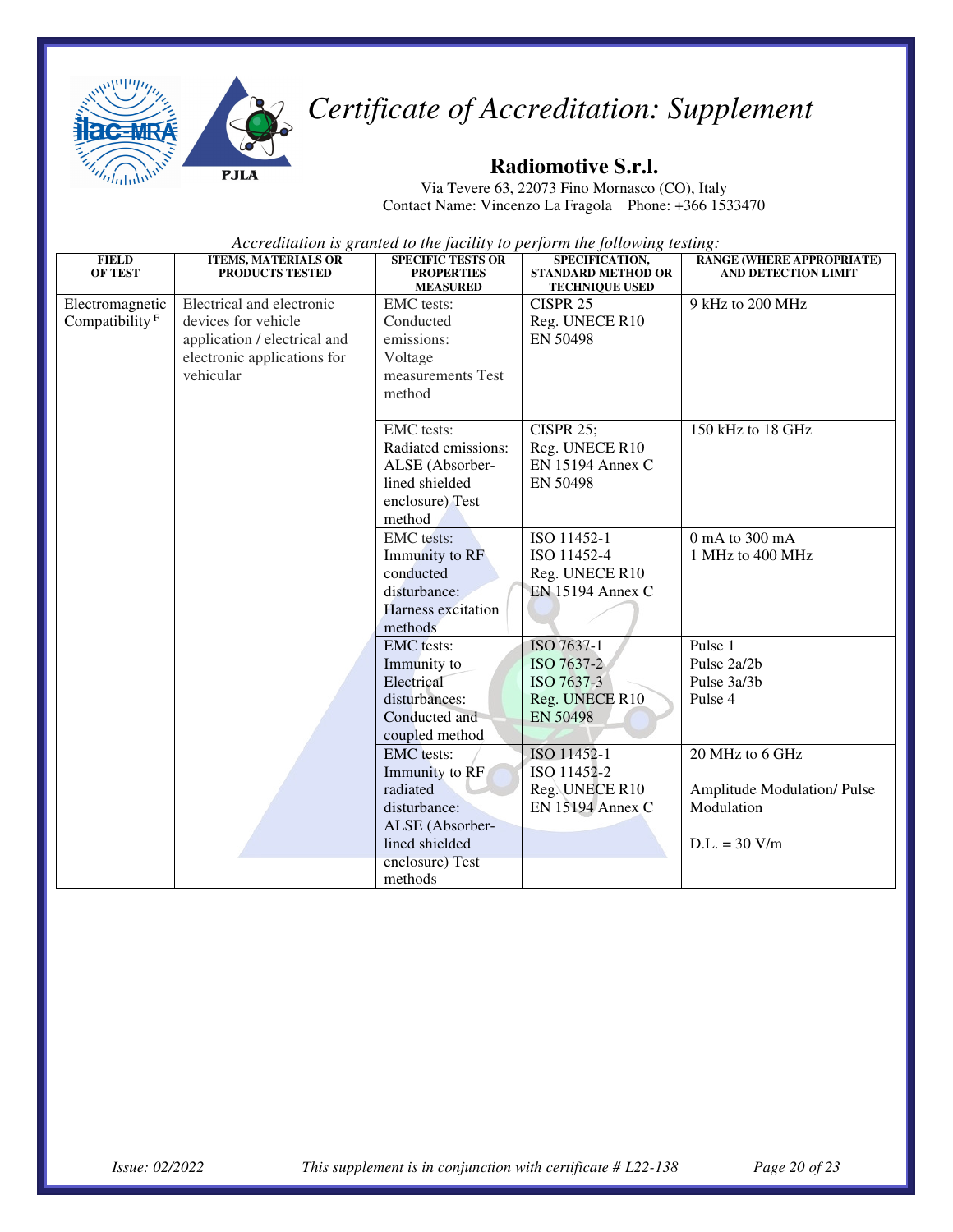

#### **Radiomotive S.r.l.**

Via Tevere 63, 22073 Fino Mornasco (CO), Italy Contact Name: Vincenzo La Fragola Phone: +366 1533470

| <b>FIELD</b><br><b>OF TEST</b> | <b>ITEMS, MATERIALS OR</b><br>PRODUCTS TESTED | ,<br><b>SPECIFIC TESTS OR</b><br><b>PROPERTIES</b> | SPECIFICATION,<br><b>STANDARD METHOD OR</b>                    | <b>RANGE (WHERE APPROPRIATE)</b><br><b>AND DETECTION LIMIT</b> |
|--------------------------------|-----------------------------------------------|----------------------------------------------------|----------------------------------------------------------------|----------------------------------------------------------------|
| Effective use of               |                                               | <b>MEASURED</b><br>Radio tests:                    | <b>TECHNIQUE USED</b>                                          | 9 kHz to 40 GHz                                                |
| Radio Spectrum <sup>F</sup>    | Radio equipment : Short                       |                                                    | ETSI EN 300 220-1                                              |                                                                |
|                                | <b>Range Devices</b><br>Wideband transmission | Conducted powe:                                    | ETSI EN 300 220-2                                              |                                                                |
|                                |                                               | Spectrum analyzer                                  | ETSI EN 300 220-3-1                                            |                                                                |
|                                | Systems                                       | method                                             | ETSI EN 300 220-3-2                                            |                                                                |
|                                | Cellular terminals                            | Power meter method                                 | ETSI EN 300 220-4                                              |                                                                |
|                                | (GNSS) receivers                              |                                                    | <b>ETSI EN 300 328</b>                                         |                                                                |
|                                | <b>Fixed Radio Systems</b>                    |                                                    | <b>ETSI EN 300 330</b>                                         |                                                                |
|                                | Wireless power                                |                                                    | <b>ETSI EN 300 440</b>                                         |                                                                |
|                                | transmission systems                          |                                                    | ETSI EN 301 511                                                |                                                                |
|                                |                                               |                                                    | ETSI EN 301 893                                                |                                                                |
|                                |                                               |                                                    | ETSI EN 301 908-1                                              |                                                                |
|                                |                                               |                                                    | ETSI EN 301 908-2                                              |                                                                |
|                                |                                               |                                                    | ETSI EN 301 908-3                                              |                                                                |
|                                |                                               |                                                    | <b>ETSI EN 300 328</b>                                         |                                                                |
|                                |                                               |                                                    | <b>ETSI EN 300 330</b>                                         |                                                                |
|                                |                                               |                                                    | <b>ETSI EN 300 440</b>                                         |                                                                |
|                                |                                               |                                                    | <b>ETSI EN 301 511</b>                                         |                                                                |
|                                |                                               |                                                    | <b>ETSI EN 301 893</b>                                         |                                                                |
|                                |                                               |                                                    | ETSI EN 301 908-1                                              |                                                                |
|                                |                                               |                                                    | ETSI EN 301 908-2                                              |                                                                |
|                                |                                               |                                                    | ETSI EN 301 908-3                                              |                                                                |
|                                |                                               |                                                    | ETSI EN 301 908-13                                             |                                                                |
|                                |                                               |                                                    | <b>ETSI EN 303 417</b>                                         |                                                                |
|                                |                                               |                                                    | <b>ETSI EN 302 296</b>                                         |                                                                |
|                                |                                               |                                                    | <b>ETSI EN 302 297</b>                                         |                                                                |
|                                |                                               |                                                    | ETSI EN 302 217-1                                              |                                                                |
|                                |                                               |                                                    | ETSI EN 302 217-2                                              |                                                                |
|                                |                                               |                                                    | EN 62311                                                       |                                                                |
|                                |                                               |                                                    | EN 62479                                                       |                                                                |
|                                |                                               |                                                    | EN 50385                                                       |                                                                |
|                                |                                               | Radio tests:                                       | EN 55016-2-3                                                   |                                                                |
|                                |                                               | Radiated power:                                    | <b>CISPR 16-2-3</b>                                            |                                                                |
|                                |                                               | Anechoic chamber +                                 | ETSI EN 300 220-1                                              |                                                                |
|                                |                                               | Spectrum analyzer                                  | ETSI EN 300 220-2                                              |                                                                |
|                                |                                               | method                                             | ETSI EN 300 220-3-1                                            |                                                                |
|                                |                                               |                                                    | ETSI EN 300 220-3-2                                            |                                                                |
|                                |                                               |                                                    | ETSI EN 300 220-4                                              |                                                                |
|                                |                                               |                                                    | <b>ETSI EN 300 328</b>                                         |                                                                |
|                                |                                               |                                                    | <b>ETSI EN 300 330</b>                                         |                                                                |
|                                |                                               |                                                    | <b>ETSI EN 300 440</b>                                         |                                                                |
|                                |                                               |                                                    | ETSI EN 301 511                                                |                                                                |
|                                |                                               |                                                    | ETSI EN 301 893                                                |                                                                |
|                                |                                               |                                                    | ETSI EN 301 908-1                                              |                                                                |
|                                |                                               |                                                    | ETSI EN 301 908-2                                              |                                                                |
|                                |                                               |                                                    | ETSI EN 301 908-3                                              |                                                                |
|                                |                                               |                                                    | ETSI EN 301 908-13                                             |                                                                |
|                                |                                               |                                                    | <b>ETSI EN 303 417</b>                                         |                                                                |
|                                |                                               |                                                    | <b>ETSI EN 302 296</b>                                         |                                                                |
| Issue: 02/2022                 |                                               |                                                    | This supplement is in conjunction with certificate $# L22-138$ | Page 21 of 23                                                  |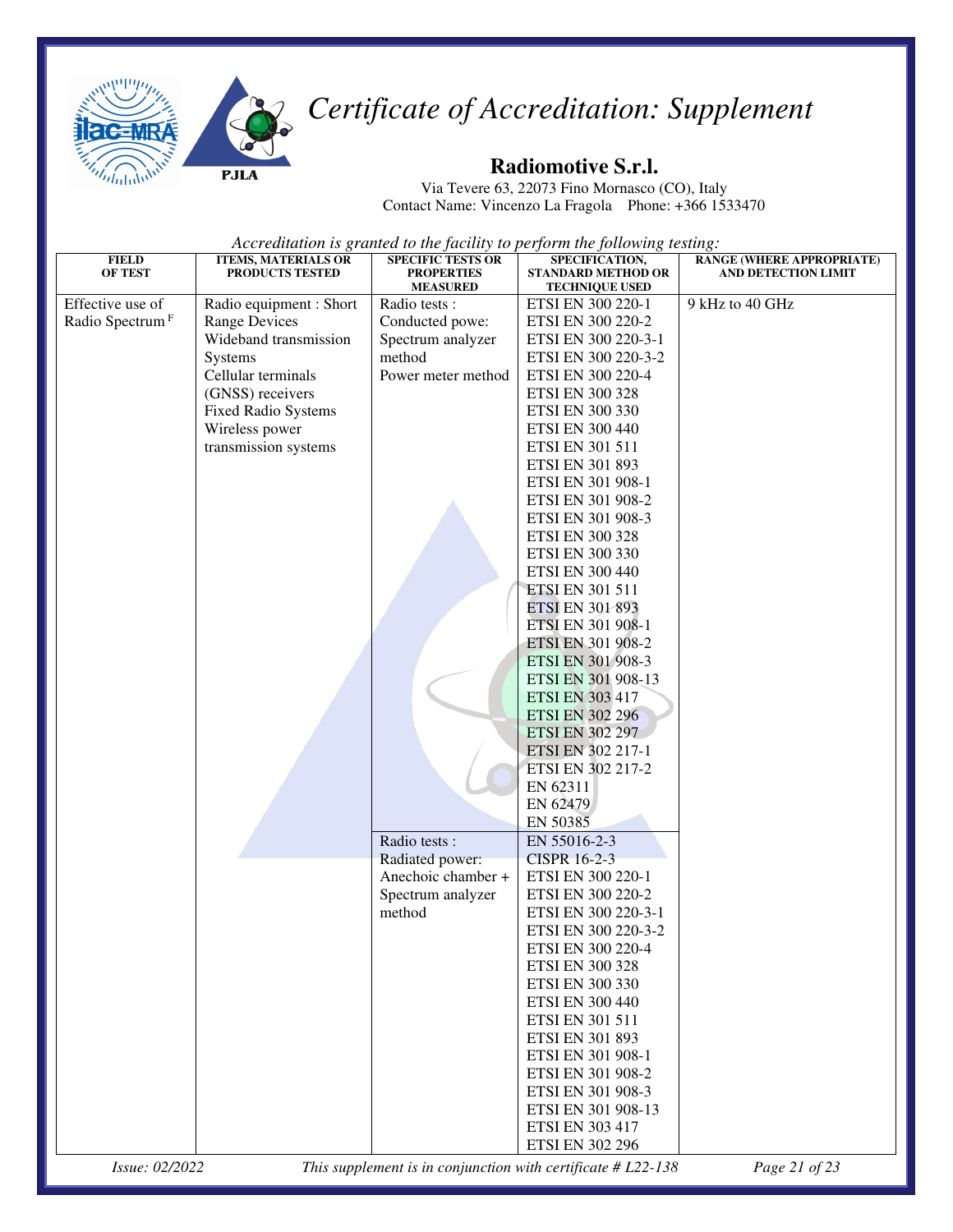

#### **Radiomotive S.r.l.**

Via Tevere 63, 22073 Fino Mornasco (CO), Italy Contact Name: Vincenzo La Fragola Phone: +366 1533470

| <b>FIELD</b><br>OF TEST | <b>ITEMS, MATERIALS</b><br><b>OR PRODUCTS</b><br><b>TESTED</b> | <b>SPECIFIC TESTS OR</b><br><b>PROPERTIES</b><br><b>MEASURED</b> | SPECIFICATION,<br><b>STANDARD METHOD OR</b><br><b>TECHNIQUE USED</b> | <b>RANGE (WHERE APPROPRIATE)</b><br><b>AND DETECTION LIMIT</b> |
|-------------------------|----------------------------------------------------------------|------------------------------------------------------------------|----------------------------------------------------------------------|----------------------------------------------------------------|
| Effective use of Radio  | Radio equipment :                                              | Radio tests :                                                    | <b>ETSI EN 302 297</b>                                               | 9 kHz to 40 GHz                                                |
| Spectrum <sup>F</sup>   | <b>Short Range</b>                                             | Radiated power:                                                  | ETSI EN 302 217-2                                                    |                                                                |
|                         | Devices                                                        | Anechoic chamber +                                               | EN 62311                                                             |                                                                |
|                         | Wideband                                                       | Spectrum analyzer                                                | EN 62479                                                             |                                                                |
|                         | transmission                                                   | method                                                           | EN 50385                                                             |                                                                |
|                         | Systems                                                        | Radio tests:                                                     | ETSI EN 300 220-1                                                    | 9 kHz to 40 GHz                                                |
|                         | Cellular terminals                                             | Frequency Spectrum                                               | ETSI EN 300 220-2                                                    |                                                                |
|                         | (GNSS) receivers                                               | analyzer method                                                  | ETSI EN 300 220-3-1                                                  |                                                                |
|                         | <b>Fixed Radio</b>                                             | measurements:                                                    | ETSI EN 300 220-3-2                                                  |                                                                |
|                         | Systems                                                        |                                                                  | ETSI EN 300 220-4                                                    |                                                                |
|                         | Wireless power                                                 |                                                                  | <b>ETSI EN 300 328</b>                                               |                                                                |
|                         | transmission                                                   |                                                                  | <b>ETSI EN 300 330</b>                                               |                                                                |
|                         | systems                                                        |                                                                  | <b>ETSI EN 300 440</b>                                               |                                                                |
|                         |                                                                |                                                                  | <b>ETSI EN 301 511</b>                                               |                                                                |
|                         |                                                                |                                                                  | ETSI EN 301 893                                                      |                                                                |
|                         |                                                                |                                                                  | ETSI EN 301 908-1                                                    |                                                                |
|                         |                                                                |                                                                  | ETSI EN 301 908-2                                                    |                                                                |
|                         |                                                                |                                                                  | ETSI EN 301 908-3                                                    |                                                                |
|                         |                                                                |                                                                  | <b>ETSI EN 303 413</b>                                               |                                                                |
|                         |                                                                |                                                                  | ETSI EN 301 908-13                                                   |                                                                |
|                         |                                                                |                                                                  | <b>ETSI EN 303 417</b>                                               |                                                                |
|                         |                                                                |                                                                  | <b>ETSI EN 302 296</b>                                               |                                                                |
|                         |                                                                |                                                                  | <b>ETSI EN 302 297</b>                                               |                                                                |
|                         |                                                                |                                                                  | ETSI EN 302 217-2                                                    |                                                                |
|                         |                                                                | Radio tests :                                                    | ETSI EN 300 220-1                                                    |                                                                |
|                         |                                                                | Sensitivity                                                      | ETSI EN 300 220-2                                                    |                                                                |
|                         |                                                                | measurements:                                                    | ETSI EN 300 220-3-1                                                  |                                                                |
|                         |                                                                | Spectrum analyzer                                                | ETSI EN 300 220-3-2                                                  |                                                                |
|                         |                                                                | method                                                           | ETSI EN 300 220-4                                                    |                                                                |
|                         |                                                                |                                                                  | <b>ETSI EN 300 328</b>                                               |                                                                |
|                         |                                                                |                                                                  | <b>ETSI EN 300 330</b>                                               |                                                                |
|                         |                                                                |                                                                  | <b>ETSI EN 300 440</b>                                               |                                                                |
|                         |                                                                |                                                                  | ETSI EN 301 511                                                      |                                                                |
|                         |                                                                |                                                                  | ETSI EN 301 893                                                      |                                                                |
|                         |                                                                |                                                                  | ETSI EN 301 908-1                                                    |                                                                |
|                         |                                                                |                                                                  | ETSI EN 301 908-2                                                    |                                                                |
|                         |                                                                |                                                                  | ETSI EN 301 908-3                                                    |                                                                |
|                         |                                                                |                                                                  | <b>ETSI EN 303 413</b>                                               |                                                                |
|                         |                                                                |                                                                  | ETSI EN 301 908-13                                                   |                                                                |
|                         |                                                                |                                                                  | <b>ETSI EN 303 417</b>                                               |                                                                |
|                         |                                                                | Radio tests:                                                     | ETSI EN 300 220-1                                                    | $>1 \mu s$                                                     |
|                         |                                                                | Time measurements:<br>Spectrum analyzer                          | ETSI EN 300 220-2<br>ETSI EN 300 220-3-1                             |                                                                |
|                         |                                                                | method                                                           | ETSI EN 300 220-3-2                                                  |                                                                |
|                         |                                                                |                                                                  | ETSI EN 300 220-4                                                    |                                                                |
|                         |                                                                |                                                                  | <b>ETSI EN 300 328</b>                                               |                                                                |
|                         |                                                                |                                                                  | ETSI EN 300 330                                                      |                                                                |
|                         |                                                                |                                                                  | <b>ETSI EN 300 440</b>                                               |                                                                |
| Issue: 02/2022          |                                                                |                                                                  | This supplement is in conjunction with certificate $# L22-138$       | Page 22 of 23                                                  |